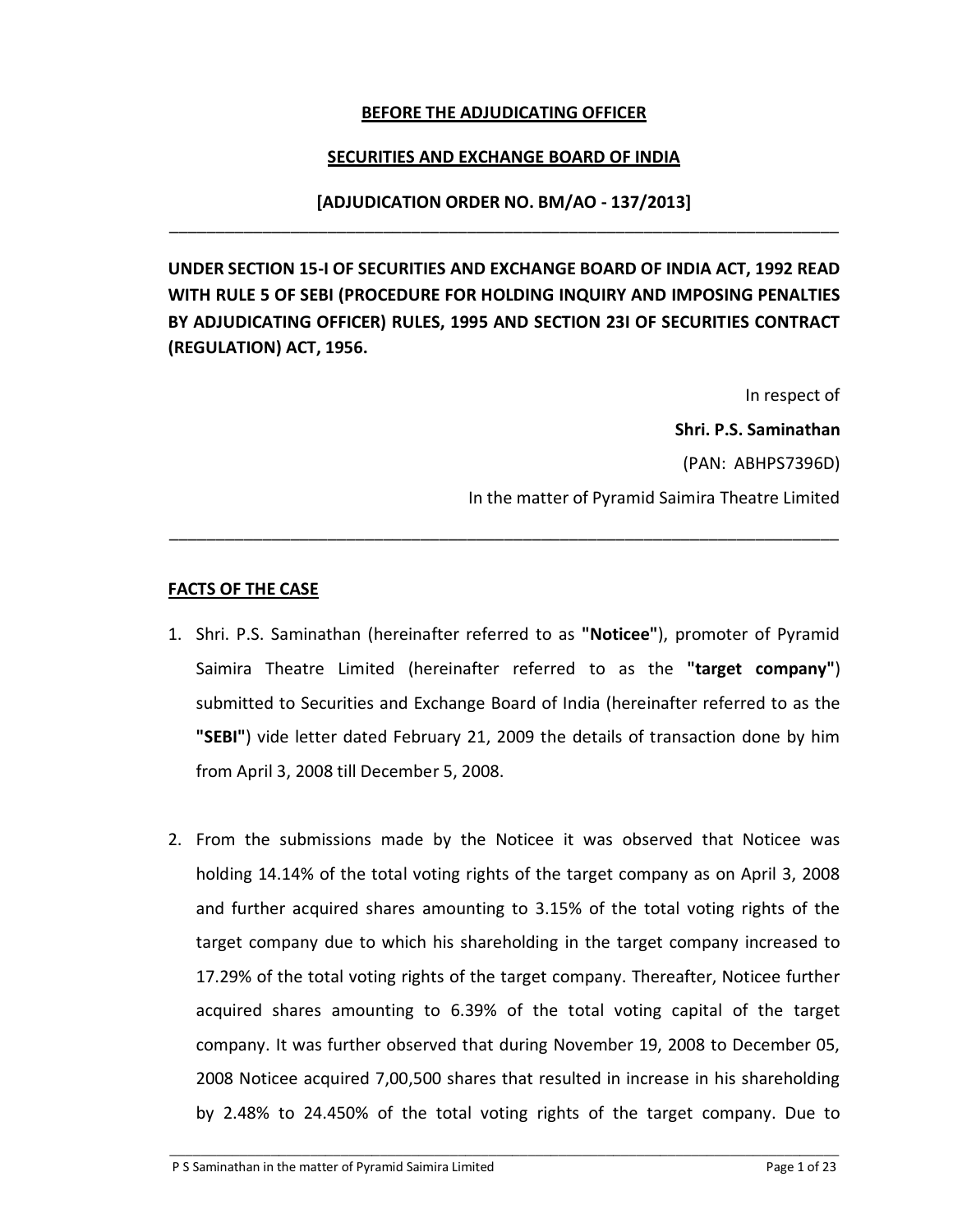aforesaid acquisitions it was alleged that Noticee failed to make a public announcement to acquire shares of the target company when his shareholding exceeded fifteen per cent of the total voting rights of the target company and exceeded the five per cent creeping acquisition limit within a financial year as stipulated under Regulation 10 and Regulation 11(1) of SEBI (Substantial Acquisition of Shares and Takeover) Regulations, 1997 (hereinafter referred to as **"Takeover Regulations"**), respectively. It was further alleged that Noticee failed to disclose to the company and the stock exchange where the shares of the target company is listed of his shareholding when his shareholding in the target company crossed the two per cent limit specified under Regulation 7(1A) read with 7(2) of the Takeover Regulations. It was also alleged that Noticee entered into the Share Purchase Agreement (SPA) on February 13, 2008 and executed it after two month and thus violated Section 16 of Securities Contracts (Regulation) Act, 1956 (hereinafter referred to as **"SCRA"**) read with Notification No. SO 184(E), dated 1-3-2000.

3. In view of the above it was alleged that the Noticee failed to comply with the provisions of 7(1A) read with 7(2), 10, 11(1) of Takeover Regulation and Section 16 of SCRA read with Notification No. SO 184(E), dated 1-3-2000. Consequently the Noticee was liable for penalty under Section 15A (b), 15H of SEBI Act and 23H of SCRA.

#### **APPOINTMENT OF ADJUDICATING OFFICER**

4. The undersigned was appointed as Adjudicating Officer vide order dated January 13, 2010 under Section 15 I of SEBI Act read with rule 3 of SEBI (Procedure for Holding Inquiry and Imposing Penalties by Adjudicating Officer) Rules, 1995 (hereinafter referred to as '**Rules'**) and order dated October 19, 2011 under 15 I of SEBI Act read with rule 3 of SEBI Rules and Section 23 I of SCRA to inquire into and adjudge the alleged violations of Takeover Regulations and SCRA.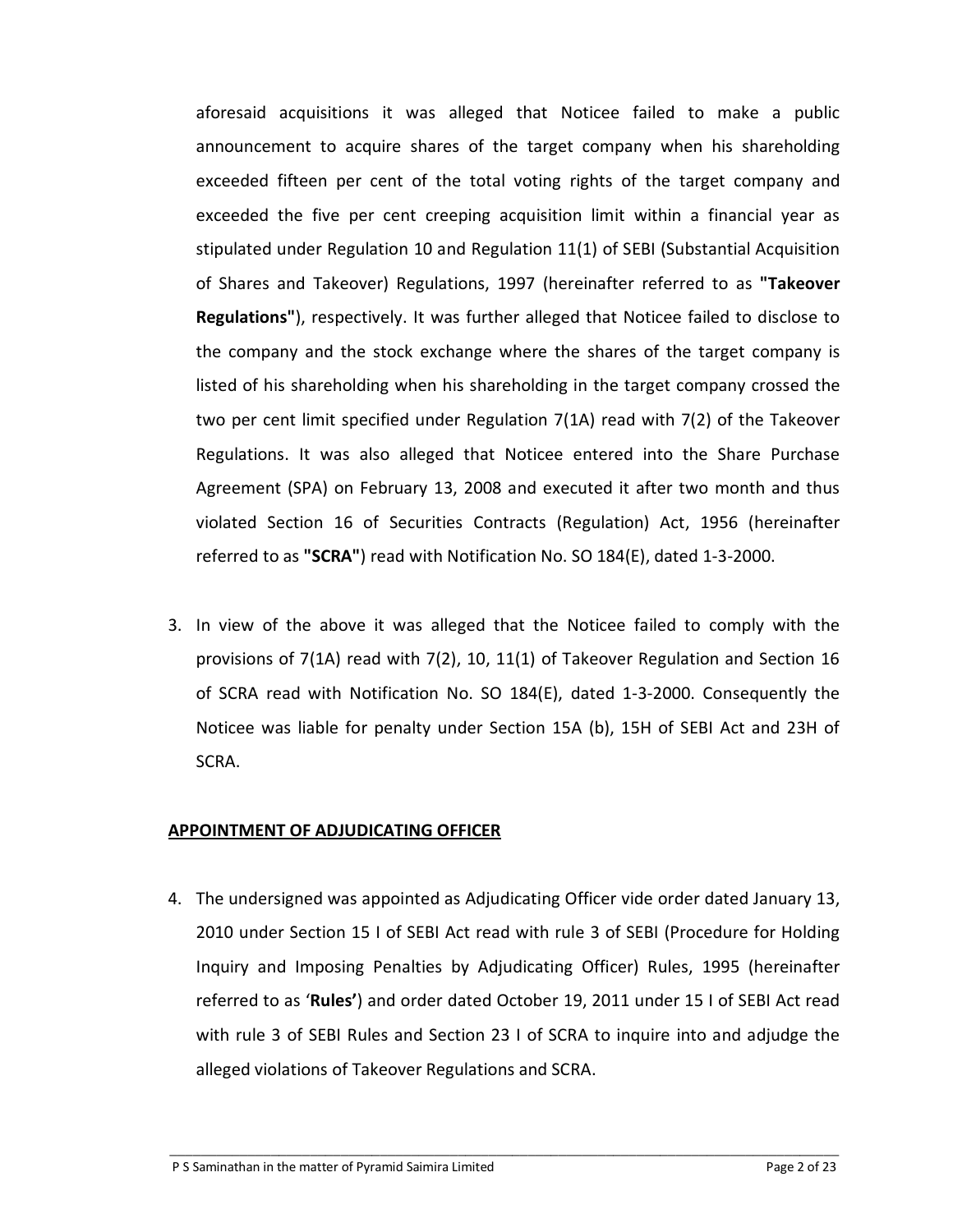#### **SHOW CAUSE NOTICE, HEARING AND REPLY**

- 5. Show Cause Notice No. EAD-6/BM/DJ/197658/2010 dated March 08, 2010 (hereinafter referred to as **"SCN dated March 08, 2010"**) was issued to the Noticee under rule 4 of the Rules to show cause as to why an inquiry should not be held and penalty be not imposed under Section 15A(b), 15H(ii) of SEBI Act for the alleged violation specified in the said SCN dated March 8, 2010. The said SCN was delivered and acknowledged by the Noticee. Vide letter dated May 4, 2010 Noticee denied all the allegations set forth in the SCN dated December 22, 2011 and inter alia and made following submissions:
	- *i. That if one takes the transactions which occurred up to November 9, 2008 I have acquired only 4.97% which is within the creeping acquisition norms.*
	- *ii. That with respect to transaction done on November 19, 2008 for 1.415% the said transactions is an inter-se transaction and also declared properly as inter-se.*
	- *iii. That I have submitted application under regulation 4 of the Takeover Regulation on August 22, 2008 properly for acquiring shares inter-se and SEBI vide letter no. CFD/DCR/TO/SG/1327255/08 dated September 08, 2008 confirmed that the said transaction is covered under 3(1)(e)(iii)(b) of the regulation and therefore the above said acquisition on November 19, 2008 does not breach creeping acquisition limit.*

In the interest of natural justice an opportunity of hearing was provided to the Noticee on July 16, 2010 vide hearing notice dated July 01, 2010. Noticee vide letter dated July 13, 2010 sought for an adjournment and the same was provided to him. Vide hearing notice dated July 28, 2010 another opportunity of personal hearing was provided on August 11, 2010 at the SEBI head office. Noticee vide letter and email dated August 10, 2010 requested to club the proceedings against him with the proceedings against the directors and further requested to conduct the hearing at Chennai. Hence, hearing notice dated August 17, 2010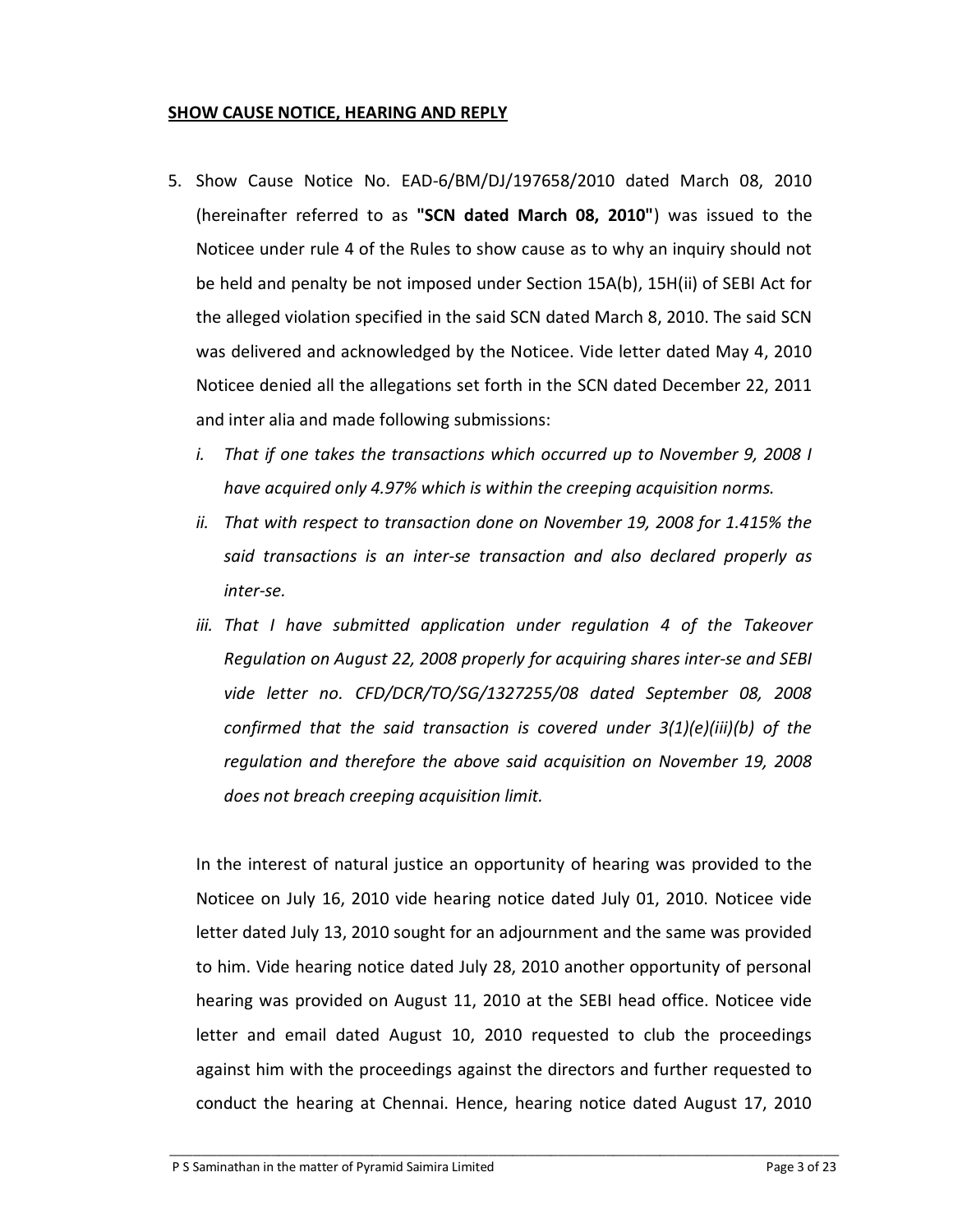was issued to Noticee to appear for personal hearing on September 6, 2010 at SEBI Southern Regional Office (SRO), Chennai. In the said hearing notice Noticee was asked to furnish the following information:

- i. Disclosure made under Regulation 3(3) of the Takeover Regulations.
- ii. Disclosure made under regulation 8(2) of the Takeover Regulation for the year 2008.
- iii. Disclosure made under Regulation 7(1), 7(1A) and 7(2) of the Takeover Regulation during the year 2008.
- iv. Register maintained by the company under Regulation 8(4) of the Takeover Regulation.

Noticee appeared for the hearing and sought time to submit the written submissions by September 15, 2010 along with the details sought in the hearing notice dated August 17, 2010 including the disclosures made by him and Shri. Nirmal Kotecha since the date of subscription of the shares of the target company and the details of his shareholding from the date of IPO of the target company. However, no submissions were made by the Noticee.

6. A supplementary Show Cause Notice No. EAD-6/BM/VS/38563/2011 dated December 22, 2011 (hereinafter referred to as **"SCN dated December 22, 2011"**) was issued to the Noticee under rule 4 of the Rules and rule 4 of Securities Contract (Regulation) (Procedure for Holding Inquiry and Imposing Penalty by Adjudicating Officer) Rules, 2005 (hereinafter referred to as **"SCRA Rules"**) to show cause as to why an inquiry should not be held and penalty be not imposed under Section 15H of SEBI Act and 23H of SCRA for the alleged violation specified in the said SCN dated December 22, 2011. The said SCN was delivered and acknowledged by the Noticee. Noticee did not file any reply to the aforesaid SCN therefore, a reminder was sent vide letter dated February 2, 2012 wherein Noticee was advised to file reply by February 15, 2012. Vide letter dated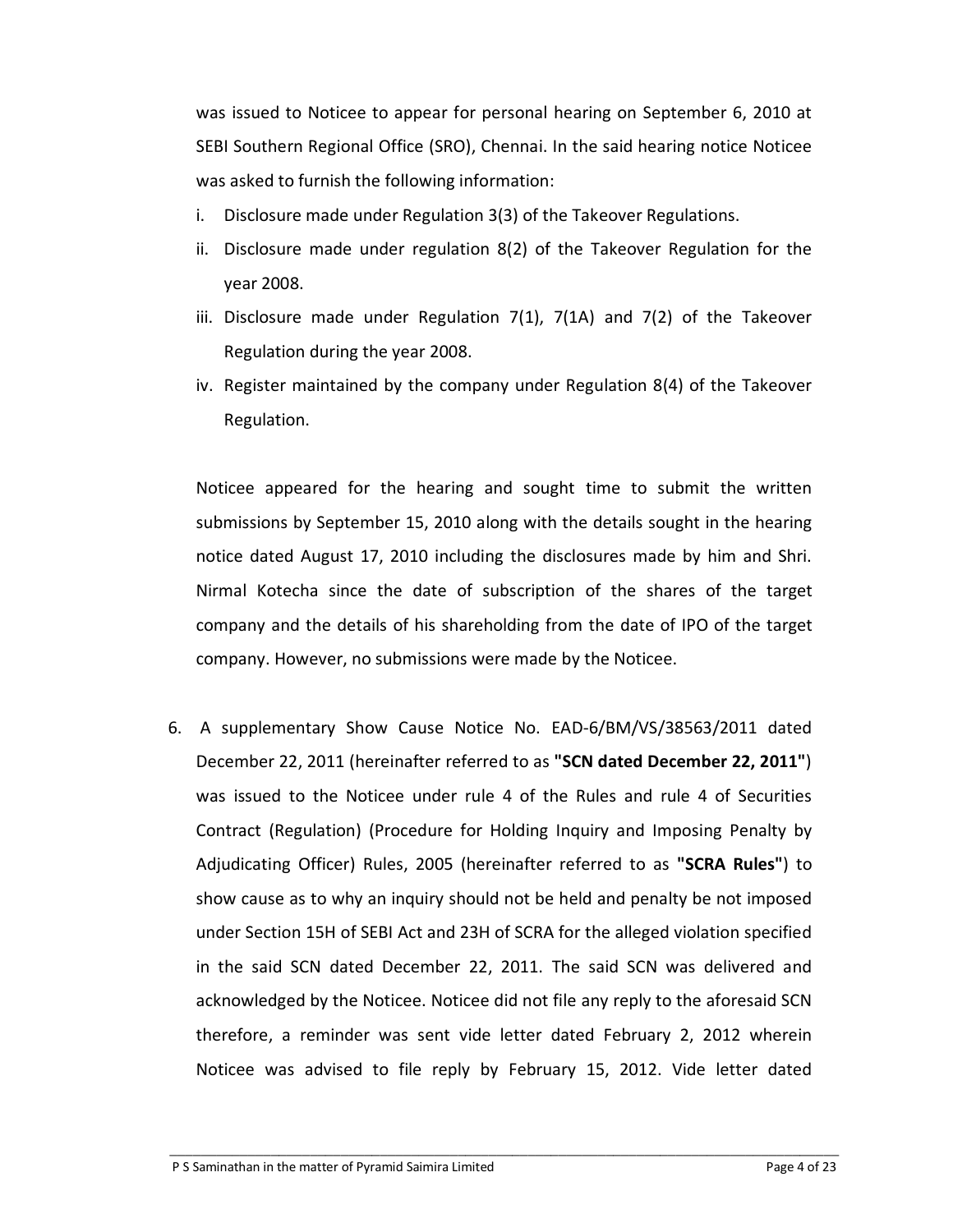February 16, 2012 Noticee denied all the allegations set forth in the SCN dated December 22, 2011 and inter alia and made following submissions:

- *i. That proper disclosures have been made for acquisition of shares at appropriate and relevant time with appropriate authorities in the year 2008 itself as has been noted in the SCN itself.*
- *ii. That the purchase of shares was an inter se transfer of shares between promoters which was fully exempted under the Takeover Regulations and the allegations in the SCN itself says alleged violation is executing SPA more than two months after entering it.*
- iii. That the disclosures as required under Regulation 7 has been made properly *within appropriate time frame.*
- *iv. That the company has been taken over by the Provisional Liquidator appointed by Hon'ble High Court, Chennai, and the winding-up is legally effective from May, 2009.*
- *v. That I do not have any access to the secretarial documents of the company.*

In the interest of natural justice an opportunity of hearing was provided to the Noticee on April 9, 2012 vide hearing notice dated March 26, 2012 at SEBI SRO, Chennai. Noticee did not appear for the hearing. Thereafter, another opportunity of personal hearing was provided to the Noticee on May 2, 2012 vide hearing Notice dated April 16, 2012 however, Noticee failed to appear for the hearing. Vide email and letter dated May 2, 2012 Noticee mentioned his inability to attend for the hearing and sought for a fresh date of hearing. Accordingly final opportunity was provided to Noticee in May 11, 2012 vide email dated May 3, 2012. Noticee vide email dated May 19, 2012 showed its incapacity to attend the hearing and reiterate same submission as submitted by him vide reply dated February 16, 2012. During the course of proceeding information regarding Share Purchase Agreement (SPA) was sought from the Noticee vide letters dated July 9, 2012, September 17, 2012 December 31, 2012 wherein Noticee was requested to provide a copy of SPA entered into by him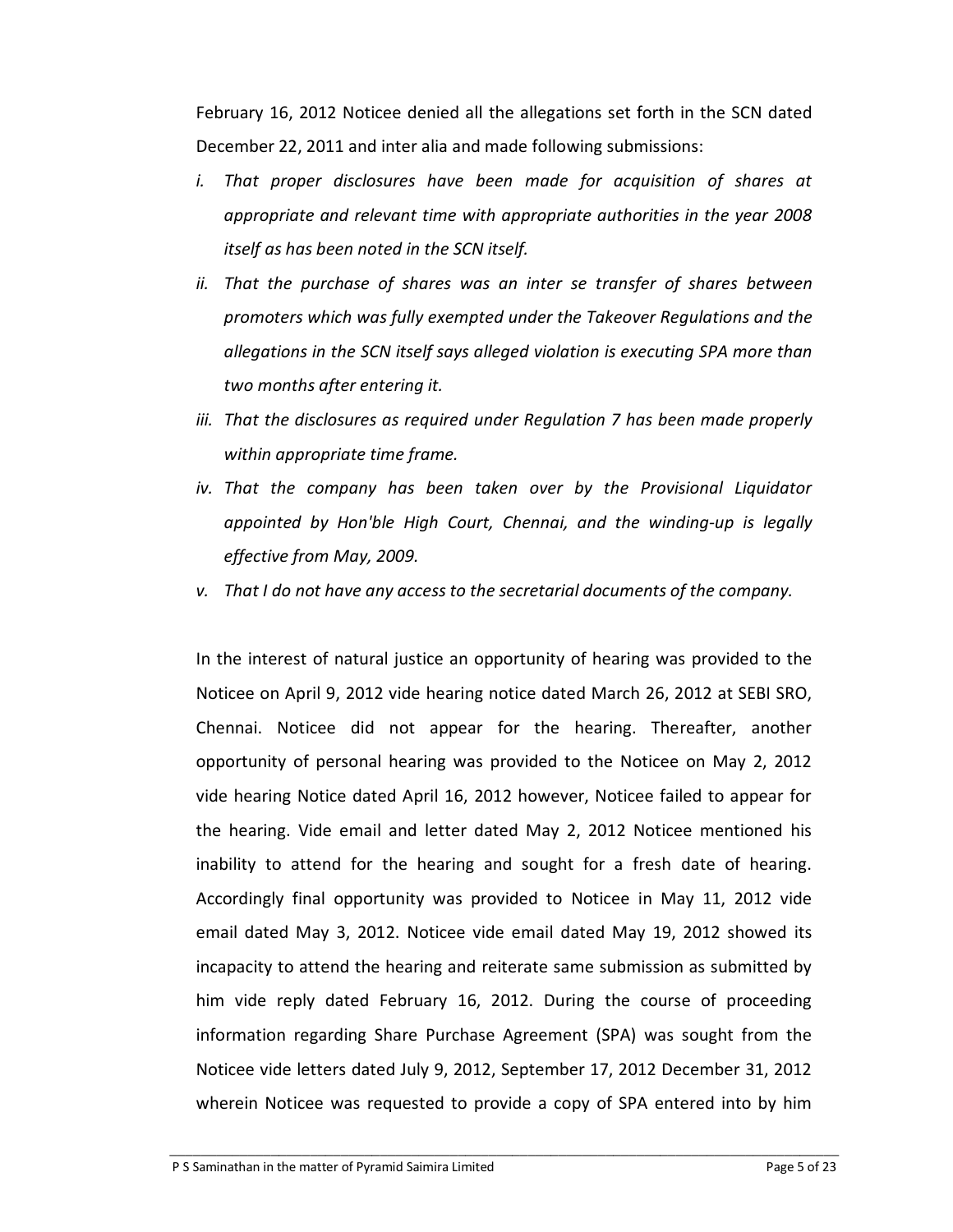and Shri. Natarajan on February 13, 2008 for inter-se transfer of shares. However no response was received from the Noticee. I observe that the Noticee was provided with enough opportunity to appear for the hearing and provide necessary documents; hence, I am constrained to proceed with the matter on the basis of the material available on record.

## **CONSIDERATION OF ISSUES AND FINDINGS**

- 7. I have carefully examined the documents available on record. The allegations against the Noticee are as follows:
	- i. Noticee failed to disclose purchase or sale aggregating two per cent or more of the share capital of the target company to the target company and stock exchanges where the shares of the target company is listed as specified under regulation 7(1A) read with 7(2) of the Takeover Regulations.
	- ii. Noticee failed to make a public announcement to acquire shares in the target company when his shareholding exceeded the fifteen per cent of the total voting rights of the target company as stipulated under Regulation 10 of the Takeover Regulations.
	- iii. Noticee failed to make a public announcement to acquire shares in the target company when his shareholding exceeded the five per cent creeping acquisition limit within a financial year as stipulated under Regulation 11(1) of the Takeover Regulations.
	- iv. Noticee violated Section 16 of SCRA read with Notification No. SO 184(E), dated 1-3-2000 by entering into the Share Purchase Agreement (SPA) and executing it after two month.
- 8. In view of the above it was alleged that the Noticee has not complied with the provisions of Regulation 7(1A) read with 7(2), 10, 11(1) of Takeover Regulation and Section 16 of SCRA read with Notification No. SO 184(E), dated 1-3-2000.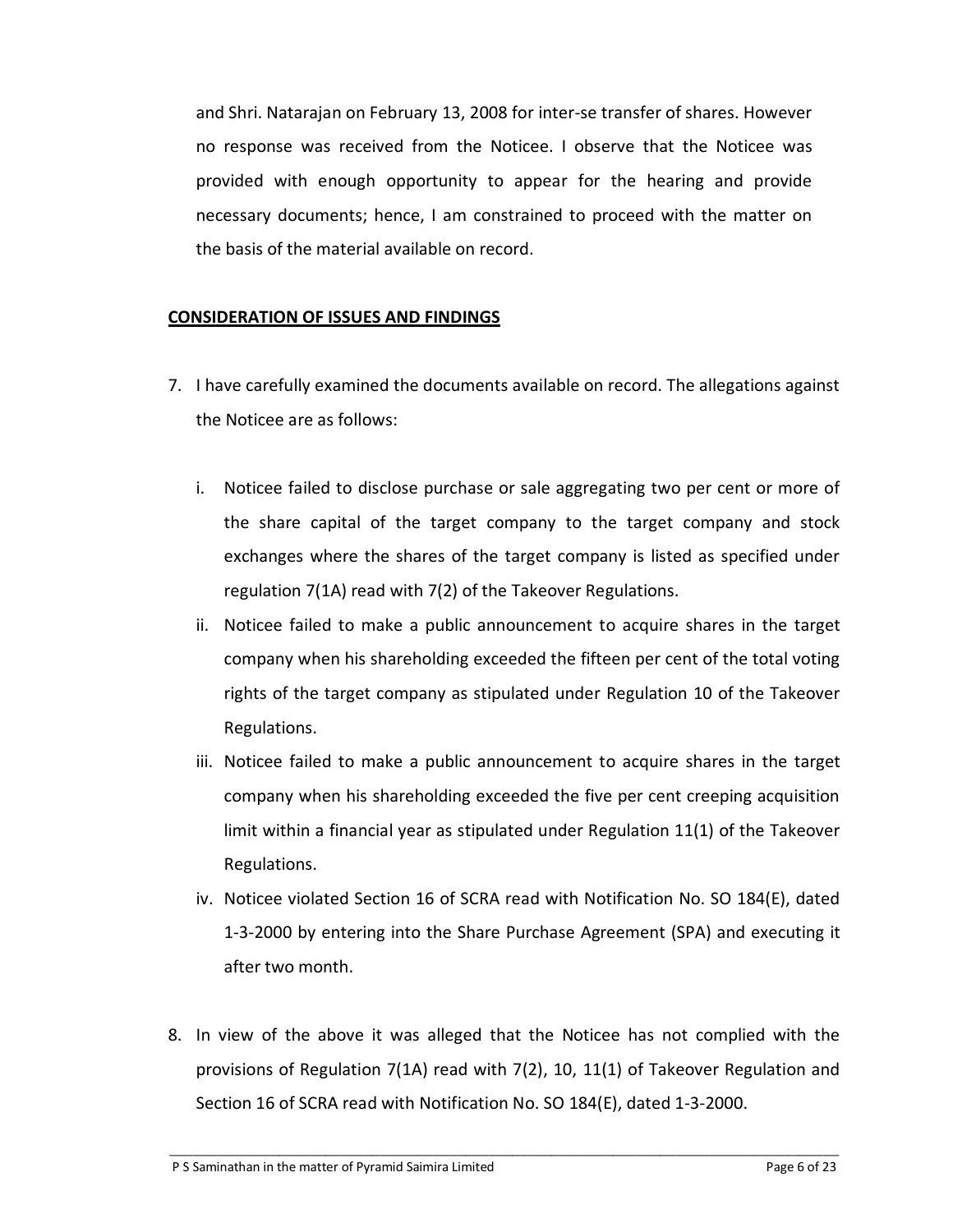9. Before moving forward, it will be appropriate to refer to the relevant provisions of Regulation 7(1A), 7(2), 10, 11(1) of Takeover Regulation and Section 16 of SCRA read with Notification No. SO 184(E), dated 1-3-2000, which reads as under:

#### **The continual disclosure requirement under Regulation 7 of Takeover Regulations:**

- *(1) Any acquirer, who acquires shares or voting rights which (taken together with shares or voting rights, if any, held by him) would entitle him to more than five per cent or ten per cent or fourteen per cent or fifty four per cent or seventy four per cent shares or voting rights in a company, in any manner whatsoever, shall disclose at every stage the aggregate of his shareholding or voting rights in that company to the company and to the stock exchanges where shares of the target company are listed.*
- *(1A) Any acquirer who has acquired shares or voting rights of a company under subregulation (1) of regulation 11, or under second proviso to sub-regulation (2) of regulation 11 shall disclose purchase or sale aggregating two per cent or more of the share capital of the target company to the target company, and the stock exchanges where shares of the target company are listed within two days of such purchase or sale along with the aggregate shareholding after such acquisition or sale.*

*Explanation.—For the purposes of sub-regulations (1) and (1A), the term 'acquirer' shall include a pledgee, other than a bank or a financial institution and such pledgee shall make disclosure to the target company and the stock exchange within two days of creation of pledge.* 

- *(2) The disclosures mentioned in sub-regulations (1) and (1A) shall be made within two days of,—* 
	- *(a) the receipt of intimation of allotment of shares; or*
	- *(b) the acquisition of shares or voting rights, as the case may be.*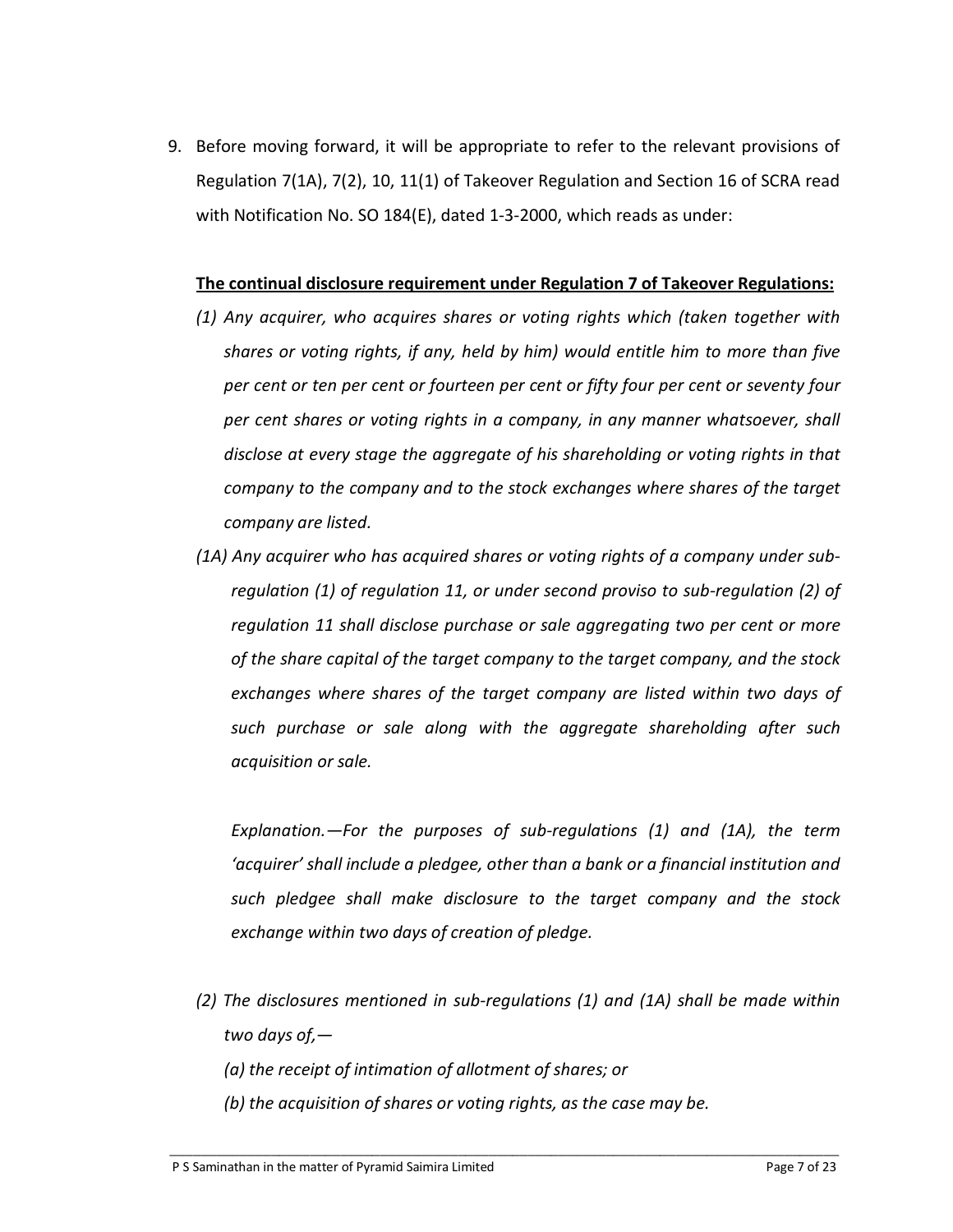# *Regulation 10 of Takeover Regulations: Acquisition of fifteen percent or more of the shares or voting rights of the company.*

*No acquirer shall acquire shares or voting rights which taken together with shares or voting rights, if any, held by him or person acting in concert with him, entitle such acquirer to exercise fifteen percent or more of the voting rights in the company, unless such acquirer makes a public announcement to acquire shares of such company in accordance with the regulations.* 

#### *Regulation 11 Takeover Regulations: Consolidation of holdings.*

*(1) No acquirer who, together with persons acting in concert with him, has acquired, in accordance with the provisions of law, 15 per cent or more but less than fifty five per cent (55%) of the shares or voting rights in a company, shall acquire, either by himself or through or with persons acting in concert with him, additional shares or voting rights entitling him to exercise more than 5% of the voting rights, with post acquisition shareholding or voting rights not exceeding fifty five per cent, in any financial year ending on 31st March unless such acquirer makes a public announcement to acquire shares in accordance with the regulations.* 

#### *Section 16. (SCRA) Power to prohibit contracts in certain cases .-*

- *(1) If the Central Government is of opinion that it is necessary to prevent undesirable speculation in specified securities in any State or area, it may, by notification in the Official Gazette, declare that no person in the State or area specified in the notification shall, save with the permission of the Central Government, enter into any contract for the sale or purchase of any security specified in the notification except to the extent and in the manner, if any, specified therein.*
- *(2) All contracts in contravention of the provisions of sub-section (1) entered into after the date of the notification issued thereunder shall be illegal.*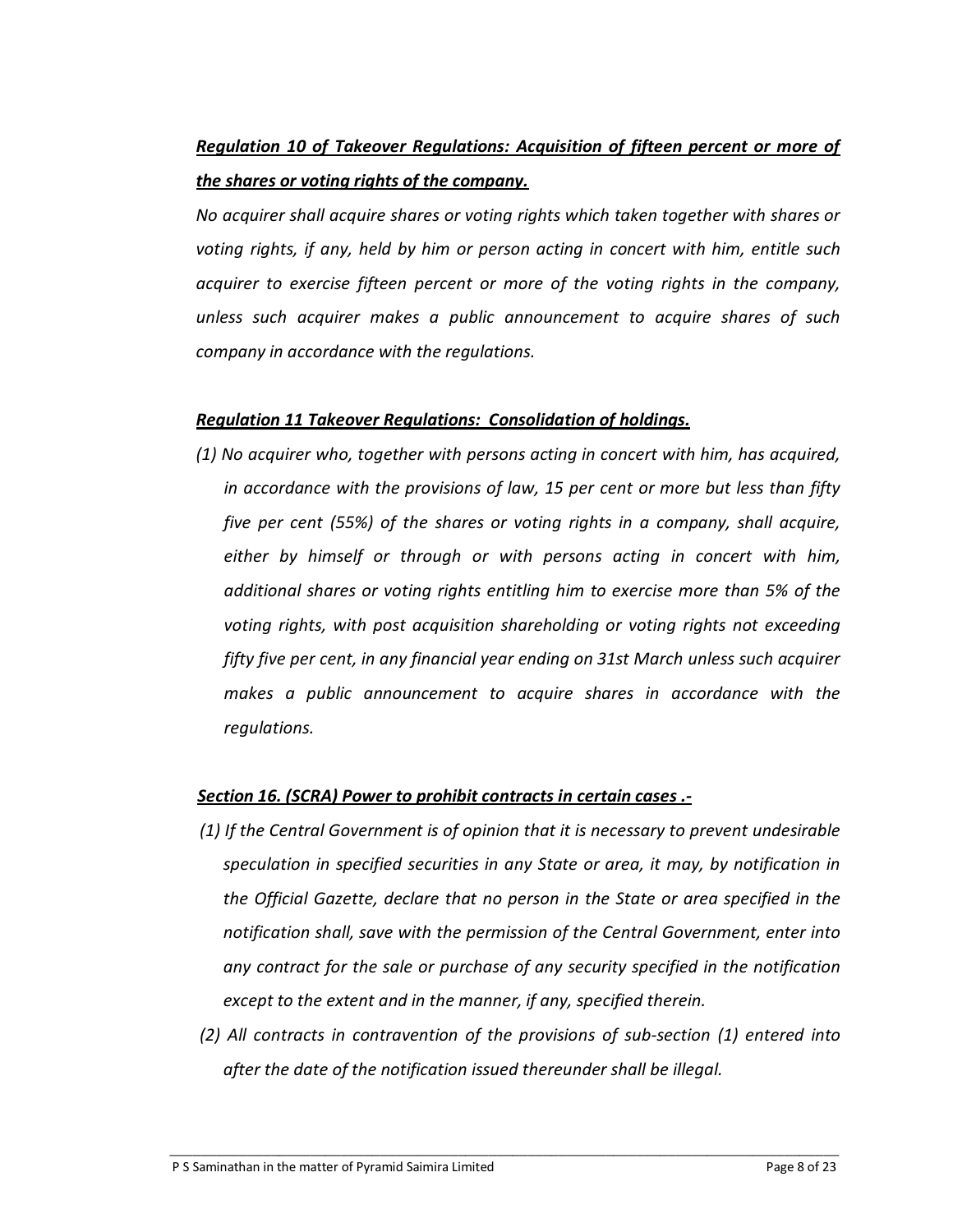## *Notification No. SO 184(E), dated 1-3-2000*

*In exercise of the powers conferred by sub-section (1) of section 16 of the Securities Contracts (Regulation) Act, 1956 (42 of 1956), read with Government of India Notification No. S.O. 573(E), dated 30th July, 1992 and Notification No. 183 (E), dated 1st March, 2000 issued under section 29A of the said Act, the Securities and Exchange Board of India (hereinafter referred to as 'the Board') being of the opinion that it is necessary to prevent undesirable speculation in securities in the whole of India, hereby declare that no person in the territory to which the said Act extends, shall, save with the permission of the board, enter into any contract for sale or purchase of securities other than such spot delivery contract or contract for cash or hand delivery or special delivery or contract in derivatives as is permissible under the said Act or the Securities and Exchange Board of India Act, 1992 (15 of 1992) and the rules and regulations made under such Acts and rules, regulations and bye-laws of a recognized stock exchange :* 

*Provided that any contracts for sale or purchase of Government securities, gold related securities, money market securities and ready forward contracts in debt securities entered into on the recognised stock exchange shall be entered into in accordance with,—* 

- *(a) the rules or regulations or the bye-laws made under the Securities Contracts (Regulation) Act, 1956 (42 of 1956), or the Securities and Exchange Board of India Act, 1992 (15 of 1992) or the directions issued by the Securities and Exchange Board of India under the said Acts;*
- *(b) the rules made or guidelines or directions issued under the Reserve Bank of India Act, 1934 (2 of 1934) or the Banking Regulations Act, 1949 (10 of 1949) or the Foreign Exchange Regulation Act, 1973 (46 of 1973) by the Reserve Bank of India;*
- *(c) the provisions contained in the notifications issued by the Reserve Bank of India under the Securities Contracts (Regulation) Act, 1956 (42 of 1956).*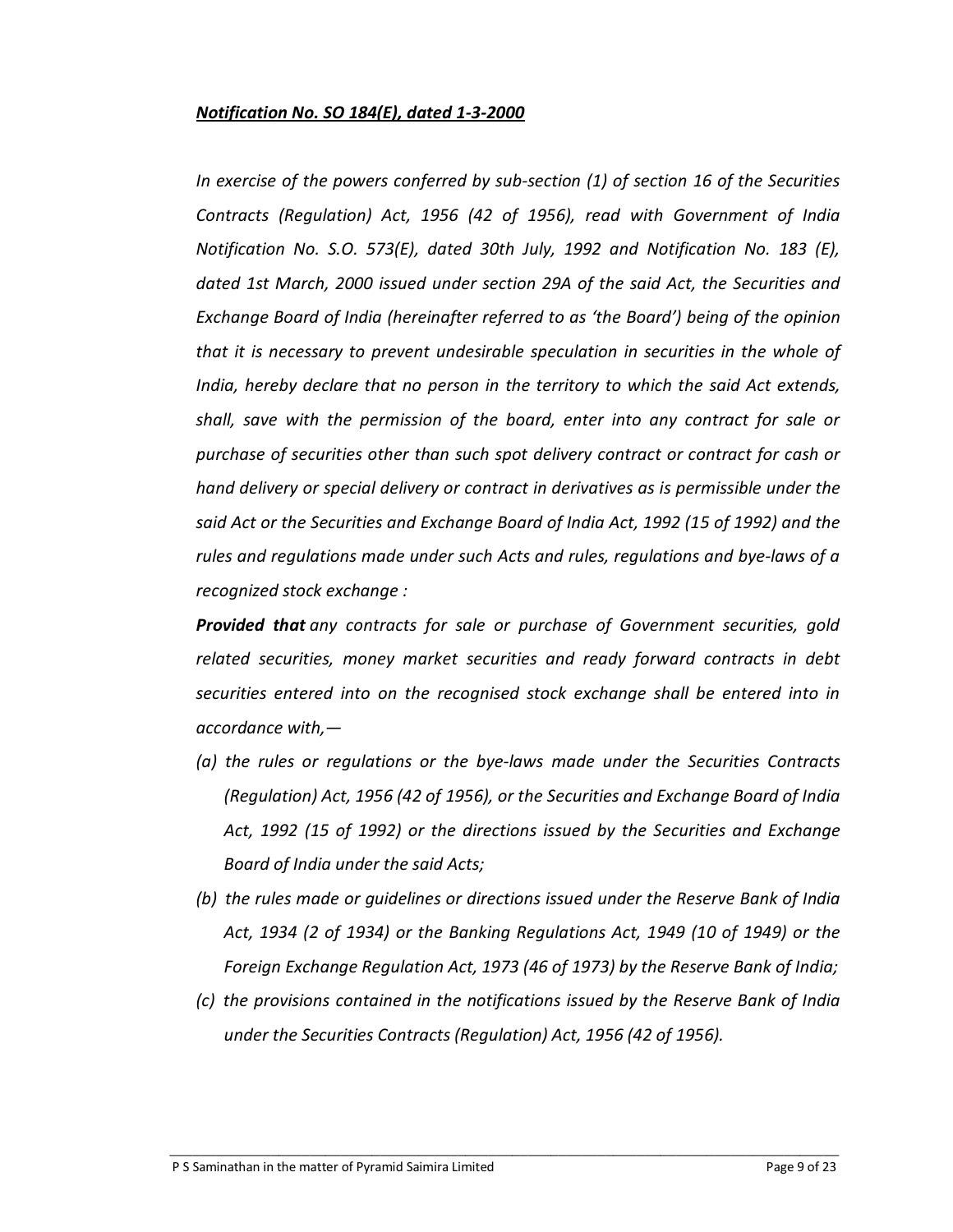- 10. The issues that arise for consideration in the present case are:
	- i. Whether Noticee was required to disclose to the target company and stock exchanges where the shares of the target company is listed of the purchase or sale aggregating two per cent or more of the share capital of the target company as specified under regulation 7(1A) read with 7(2) of the Takeover Regulations?
	- ii. Whether Noticee was under an obligation to make a public announcement to acquire shares in the target company under Regulation 10 of the Takeover Regulations?
	- iii. Whether Noticee was under an obligation to make a public announcement to acquire shares in the target company under Regulation 11(1) of the Takeover Regulations?
	- iv. Whether Noticee violated Section 16 of SCRA read with Notification No. SO 184(E), dated 1-3-2000 by entering into the Share Purchase Agreement (SPA) and executing it after two month?
	- v. Does the violation, if any, on the part of the Noticee attract monetary penalty under Section 15A (b), 15H of SEBI Act and 23H of SCRA?
	- vi. If so, what would be the monetary penalty that can be imposed taking into consideration the factors mentioned in Section 15J of the SEBI Act and 23J of SCRA?

#### **FINDINGS:**

- 11. I now proceed with the alleged violations of Regulation 10 Takeover Regulations.
	- i. From the submissions made by the Noticee it was observed that Noticee was holding 14.14% of the total voting rights of the target company as on April 3, 2008 and further acquired shares amounting to 3.15% of the total voting rights of the target company due to which his shareholding in the target company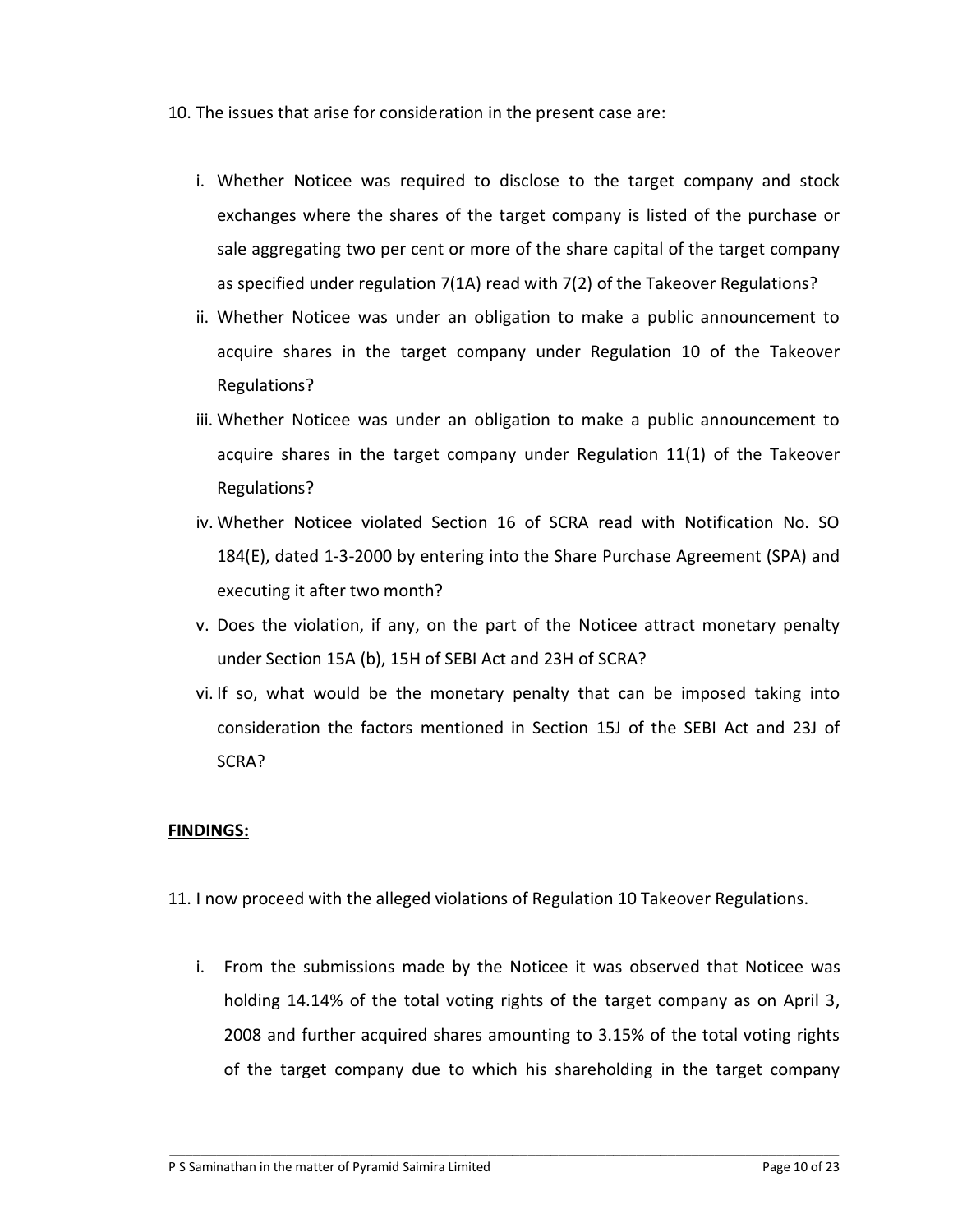increased to 17.29% of the total voting rights of the target company. Details of the transactions as submitted by the Noticee are given below:

| Sr.<br>no. | Date of<br>transaction | Mode of<br><b>Transfer</b> | Shareholdi<br>ng before<br>transaction<br>(%) | No of<br>shares<br>acquired | Shareholdi<br>ng after<br>transaction<br>(%) | Change<br>in share-<br>holding<br>$(\%)$ |
|------------|------------------------|----------------------------|-----------------------------------------------|-----------------------------|----------------------------------------------|------------------------------------------|
| 1          | 03/04/2008             | Inter-se                   | 13.747                                        | 1,11,335                    | 14.141                                       | 0.39                                     |
| 2          | 14/04/2008             | Inter-se                   | 14.141                                        | 8,90,665                    | 17.291                                       | 3.15                                     |
| Total      |                        |                            |                                               |                             |                                              |                                          |

ii. Due to aforesaid transfers the shareholding of the Noticee increased by 3.15% to 17.29% of the total voting rights of the target company on April 14, 2008 thereby exceeding 15% of the total voting rights of the target company. Such change in shareholding required Noticee to make a public announcement to acquire shares of the target company in accordance to Regulation 10 of Takeover Regulations. Noticee submitted that the aforesaid purchase of share was inter-se transfer of shares between the promoters which was fully exempted under the Takeover Regulations. I note that the transaction dated April 14, 2008 was between the promoters for which exemption under Regulation 3(1)(e)(iii)(b) was available to the qualifying promoters. For availing such exemption a report was required to be filed by the acquirer with SEBI in the specified format within 21 days from the date of acquisition along with the requisite fees in terms of Regulation 3(4) read with 3(5) of the Takeover Regulations. The Regulations are reproduced below:

# *Regulation 3(4) of Takeover Regulations:*

*In respect of acquisition under clause (a), (b), (e) and (i) of sub-regulation (1), the acquirer shall, within 21 days if the date of acquisition, submit a report along with supporting documents to the Board giving all details in respect of acquisitions which (taken together with shares or voting rights, if any, held by him or by persons acting in concert with him) would entitled such person to exercise 15 per cent or more of the voting rights in a company.*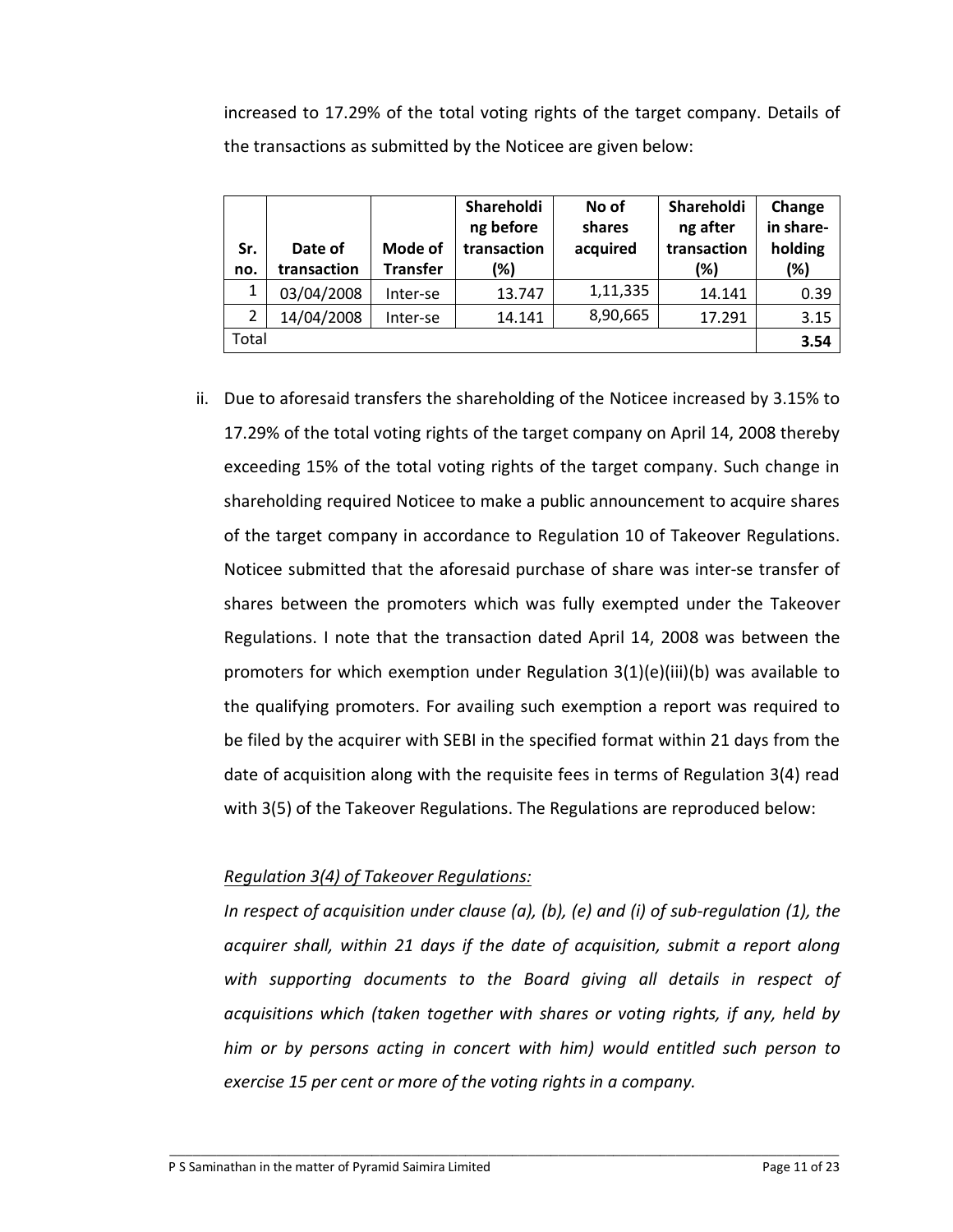## *Regulation 3(5) of Takeover Regulations:*

*The acquirer shall, along with the report referred to under sub-regulation (4), pay a fee of twenty five thousand rupees to the Board, either by a banker's cheque or demand draft in favour of the Securities and Exchange Board of India, payable at Mumbai.* 

- iii. As observed from the above table the Noticee acquired shares and crossed 15% of the paid up capital of the company on April 14, 2008. The Noticee claimed that the said transaction was exempted under Takeover Regulations in view of the inter-se transfer of promoter holdings. However in order for a person to claim the said exemption, a person/ acquirer is required to file report under Regulation 3(4) of the Takeover Regulations within 21 days of acquisition i.e. by May 5, 2008 to claim exemption from making public offer. Thus, on the acquisitions mentioned above i.e. April 14, 2008, the acquirer had triggered the Takeover Regulations for open offer, provided the provisions of the regulations were complied within 21 days – in this case by May 06, 2008. As per the records available with SEBI it is observed that SEBI has not received any such report on or about the date mentioned above. However SEBI has received a letter on June 14, 2008 from the target company along with a demand draft of  $\bar{\tau}$  25,000. Apart from this it was mentioned in the letter that the necessary inter-se promoter report was filed with SEBI but inadvertently fees of  $\bar{\tau}$  25,000 was not paid, and thus enclosed the payment. SEBI vide e-mail dated July 24, 2008 informed the target company that the alleged inter-se report under Regulation 3(4) of the Takeover Regulations was not filed with SEBI and only demand draft of  $\bar{\tau}$  25,000 dated June 14, 2008 was received. In response to this vide letter dated August 2, 2008, target company forwarded a copy of inter-se report dated April 21, 2008 which was purportedly claimed to be filed by the Noticee.
- iv. From the documents available before me I note that no such report was filed by the Noticee on April 21, 2008. Noticee had been provided enough opportunities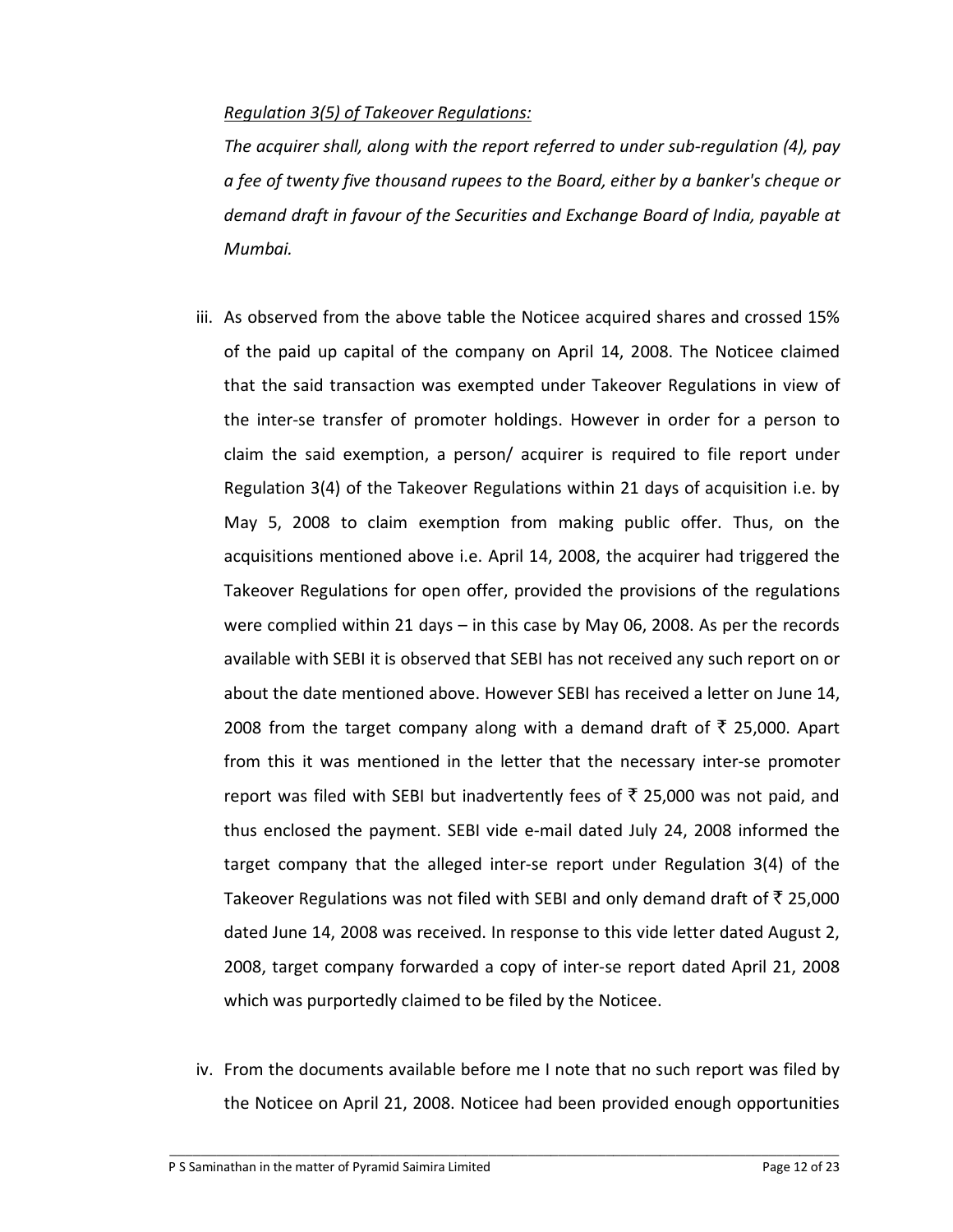to produce receipt of the report filed with SEBI. However, the Noticee has failed to provide any such document. While I also find it intriguing that the target company is making the payment on behalf of the acquirer, as it is not the present matter of enquiry, I do not dwell on this matter.

- v. Even considering the document presented by the Noticee in support of his claim that the report was filed with SEBI, I note that "SEBI receipt" is no where present in any of the pages of the report. Thus, I am not able to accept that this is a copy of the report submitted by the Noticee to SEBI, and given the circumstances mentioned above, it looks more like an after thought.
- vi. Thus I arrive at a conclusion that the first such report by the Noticee, though not filed by him but by the target company, has been filed on August 02, 2008. Mere filing of the fee on June 14, 2008 cannot be treated as filing of the report, as the report is the essence of the provisions, the payment of the fees is a mere technicality. There is thus no doubt in my mind while concluding that Noticee indeed failed to comply with Regulation 3(4) read with Regulation 3(5) of the Takeover Regulations.
- vii. I further note that, inter-se transfers exemption is available from making public offer subject to transferor and transferees having complied with Regulation 6, 7 and 8 of the Takeover Regulation as stipulated in explanation (2) of Regulation 3(1)(e). Noticee was required to comply with Regulation 7 due to his acquisition crossing 14% on April 3, 2008 and acquiring more than 2% of the shares on April 14, 2008. Noticee claimed that disclosures as required under Regulation 7 have been made properly within appropriate time frame. Vide report filed with SEBI, Noticee claimed that the requisite disclosures under Regulation 7 of the Takeover Regulations were done by him on April 03, 2008 and April 14, 2008 i.e. within the time stipulated as per Regulation 7 of the Takeover Regulations. However, Investigations have concluded that the no such reports were disclosed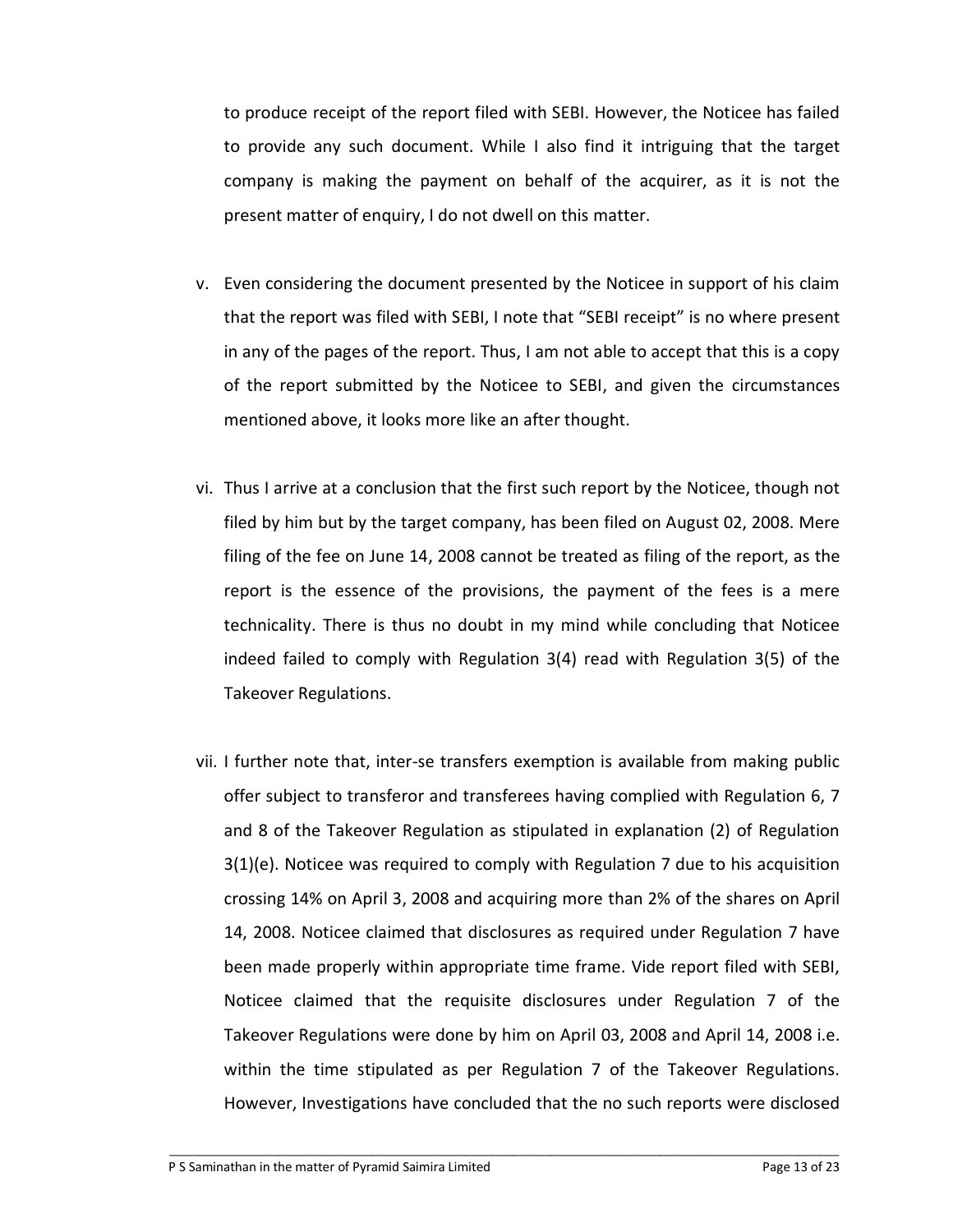at the BSE website. Further, Noticee failed to produce requisite documents before me showing that he has made disclosures as required under Regulation 7 to the BSE. Thus, I note that the inter-se transfer as submitted by the Noticee vide letter dated February 21, 2009 does not meet requisite pre-conditions necessary to avail exemption from open offer obligations as Noticee has not complied with the conditions laid down in Regulation 7 of the Takeover Regulations.

In view of non-fulfillment of the pre-conditions for grant of exemption, the claim of the Noticee that the purchase of share was inter-se transfer of shares between the promoters which was fully exempted under the Takeover Regulations is not accepted. Noticee was thus under obligation to make open offer in terms of Regulation 10 of the Takeover Regulation. Thus, I conclude that Noticee has not complied with Regulation 10 of the Takeover Regulations by not making public announcement for an open offer.

- 12. I now proceed with the alleged violations of Regulation 11(1) Takeover Regulations.
	- i. It was observed that Noticee was holding 17.29% of the total capital of the target company as on May 24, 2008 and further acquired 1.41% shares on November 19, 2008 amounting to 6.38% of the total voting capital of the target company. Details of the transactions as submitted by the Noticee are given below:

| Sr. | Date of     | Mode of    | Shareholding | No of     | Shareholding Change in Cumulative |         |           |
|-----|-------------|------------|--------------|-----------|-----------------------------------|---------|-----------|
| no. | transaction | transfer   | before       | shares    | after                             | share   | change in |
|     |             |            | transaction  | acquired  | transaction                       | holding | share     |
|     |             |            | (%)          |           | (%)                               | (%)     | holding   |
|     | 24/05/2008  | Off-market | 17.291       | 35,350    | 17.416                            | 0.125   |           |
|     | 21/06/2008  | Off-market | 17.416       | 13,70,000 | 22.261                            | 4.845   | 4.970     |
| 3   | 19/11/2008  | Inter-se   | 21.973       | 4,00,000  | 23.388                            | 1.415   | 6.385     |

ii. It was observed from the above that the Noticee acquired 6.38% of the total voting rights of the target company from May 24, 2008 to November 19, 2008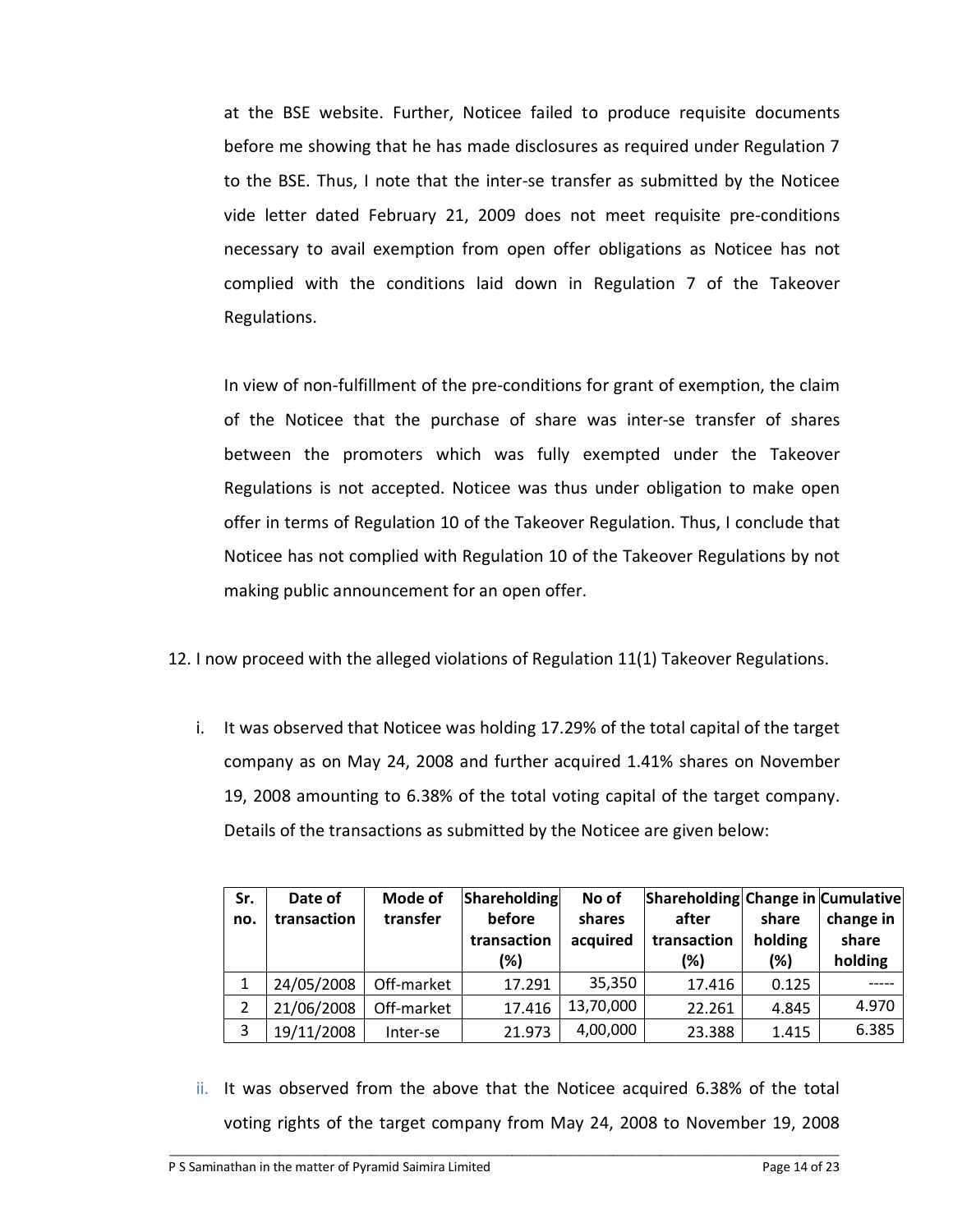(i.e. transactions mentioned at serial no. 1 to 3 above) which is in breach of the 5% creeping acquisition limit within a financial year as stipulated under Regulation 11(1) of the Takeover Regulations. Noticee submitted that if one takes the transactions which occurred upto November 19, 2008 he acquired only 4.97% which was within creeping acquisition norms. Noticee further claimed that the transaction dated November 19, 2008 was an inter-se transfer of shares and an application under Regulation 4 of the Takeover Regulation on August 22, 2008 was submitted to SEBI for acquiring shares inter-se.

- iii. I note that in terms of regulation 3(1)(e) exemptions can be sought from making public offer under Regulation 11 by filing report under Regulation 3(4) & (5) of Takeover Regulations Further I also note that the explanation 2 to the regulation 3 is very clear on the grounds for such exemptions - *the benefit of availing exemption under this clause (referring to regulation 3), from the applicability of the regulations for increasing shareholding or interse transfer of shareholding shall be subject to such transferor and transferee having complied with regulation 6,7 &8*.
- iv. As can be observed from para 11(vii) above the Noticee failed in the first place to comply with Regulation 7(1) of Takeover Regulations for his inter-se transaction made on April 3, 2008, it cannot be thus eligible to claim any exemptions under Regulations 3 as it has not satisfied any of the compliances which are a prerequisites for being eligible for claiming exemptions. Hence, I conclude that the Noticee was not qualified to claim any exemptions for any subsequent interse transactions due to the non-fulfillment of the clauses mentioned in explanation 2 of Regulation 3(1)(e). Given this there is no other way but to hold the Noticee liable to make open offer under Regulation 11. This the Noticee has, as a matter of fact, not done. Thus, it concludes that the Noticee has violated Regulation 11(1) of Takeover Regulations.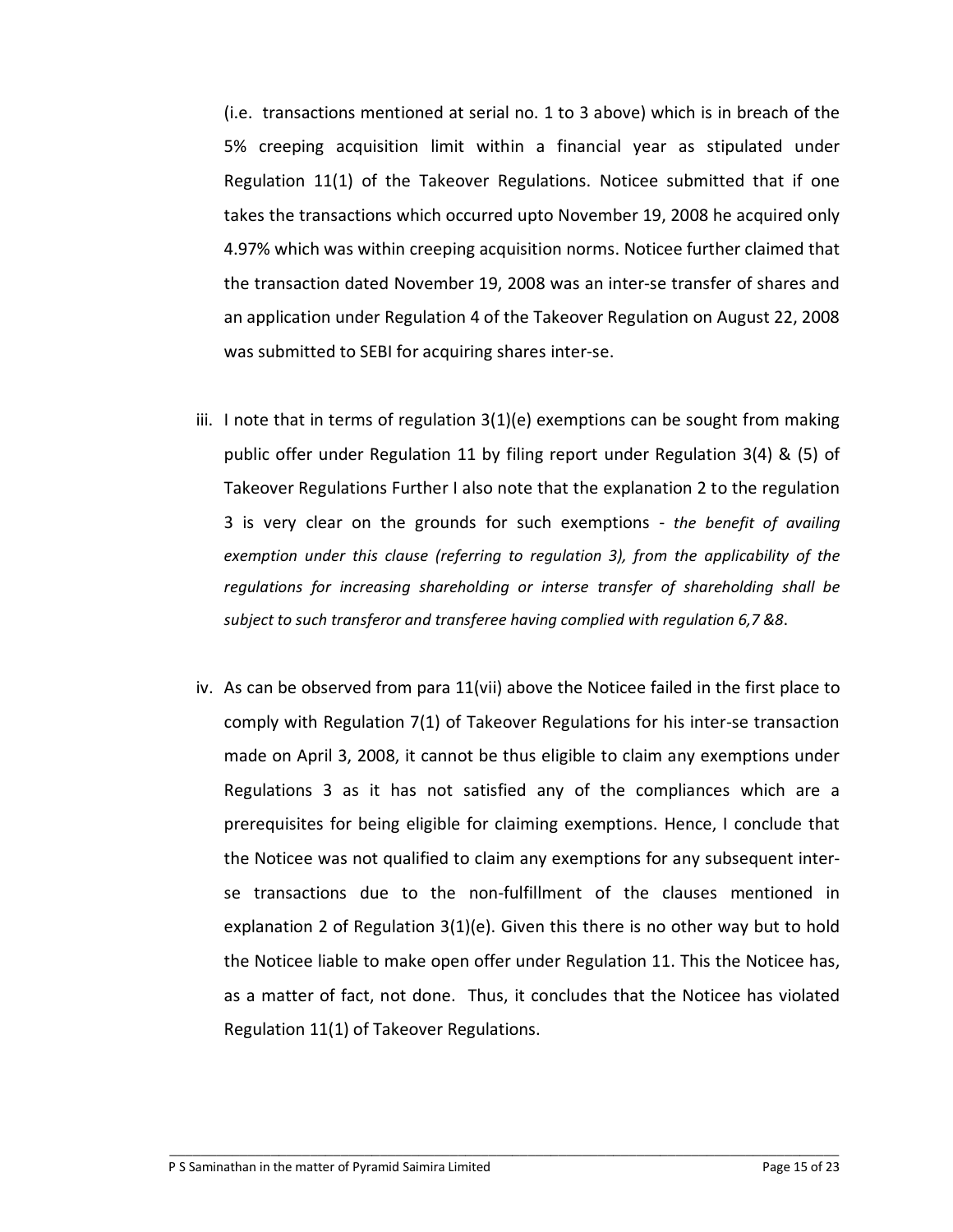- 13. I now proceed with the alleged violations of Regulation 7(1A) read with 7(2) Takeover Regulations.
	- i. It was observed that Noticee acquired 7,00,500 shares during November 19, 2008 to December 05, 2008. By such acquisitions the shareholding of the Noticee increased by 2.48% to 24.450% of the total voting rights of the target company as given below:

| Sr.<br>no. | Date of<br>transaction | Mode of<br>transfer | Shareholding<br>before<br>transaction<br>(%) | No of<br>shares<br>acquired | Shareholding<br>after<br>transaction<br>(%) | Change<br>in share<br>holding<br>(%) | <b>Cumulative</b><br>change in<br>holding |
|------------|------------------------|---------------------|----------------------------------------------|-----------------------------|---------------------------------------------|--------------------------------------|-------------------------------------------|
| 1.         | 19/11/2008             | Inter-se            | 21.973                                       | 4,00,000                    | 23.388                                      | 1.415                                |                                           |
| 2.         | 28/11/2008             | Inter-se            | 23.388                                       | 1,76,000                    | 24.01                                       | 0.622                                | 2.037                                     |
| 3.         | 01/12/2008             | Inter-se            | 24.01                                        | 62,500                      | 24.231                                      | 0.221                                | 2.258                                     |
| 4.         | 05/12/2008             | Inter-se            | 24.231                                       | 53,000                      | 24.418                                      | 0.187                                | 2.445                                     |
| 5.         | 05/12/2008             | Inter-se            | 24.418                                       | 9,000                       | 24.45                                       | 0.032                                | 2.477                                     |

ii. It is observed that vide acquisitions with the acquisition on November 28, 2008 there was change in holding by 2.037% thereby crossed the 2% limit specified under regulation 7(1A) of the Takeover Regulations. This required him to make necessary disclosures within two days to the target company and to the stock exchange where the shares of the target company is listed as stipulated under Regulation 7(1A) read with 7(2) of the Takeover Regulations. Noticee has submitted that the disclosures as required under Regulation 7 were made properly within appropriate time frame. Noticee has submitted that he had made disclosure under 7(1A) & (2) on December 15, 2008. However, there are no documents available on record to show that disclosures were made on December 15, 2008. Noticee was advised before hearing and also during hearing to submit the copies of the disclosures as claimed to be made by him. The Noticee undertook to submit the documents by September 2010 but no documents were submitted by him. Subsequently, Noticee replied that proper disclosures were made at relevant time in 2008 and as the company has been wound up he does not have any access to the secretarial documents. Even if it is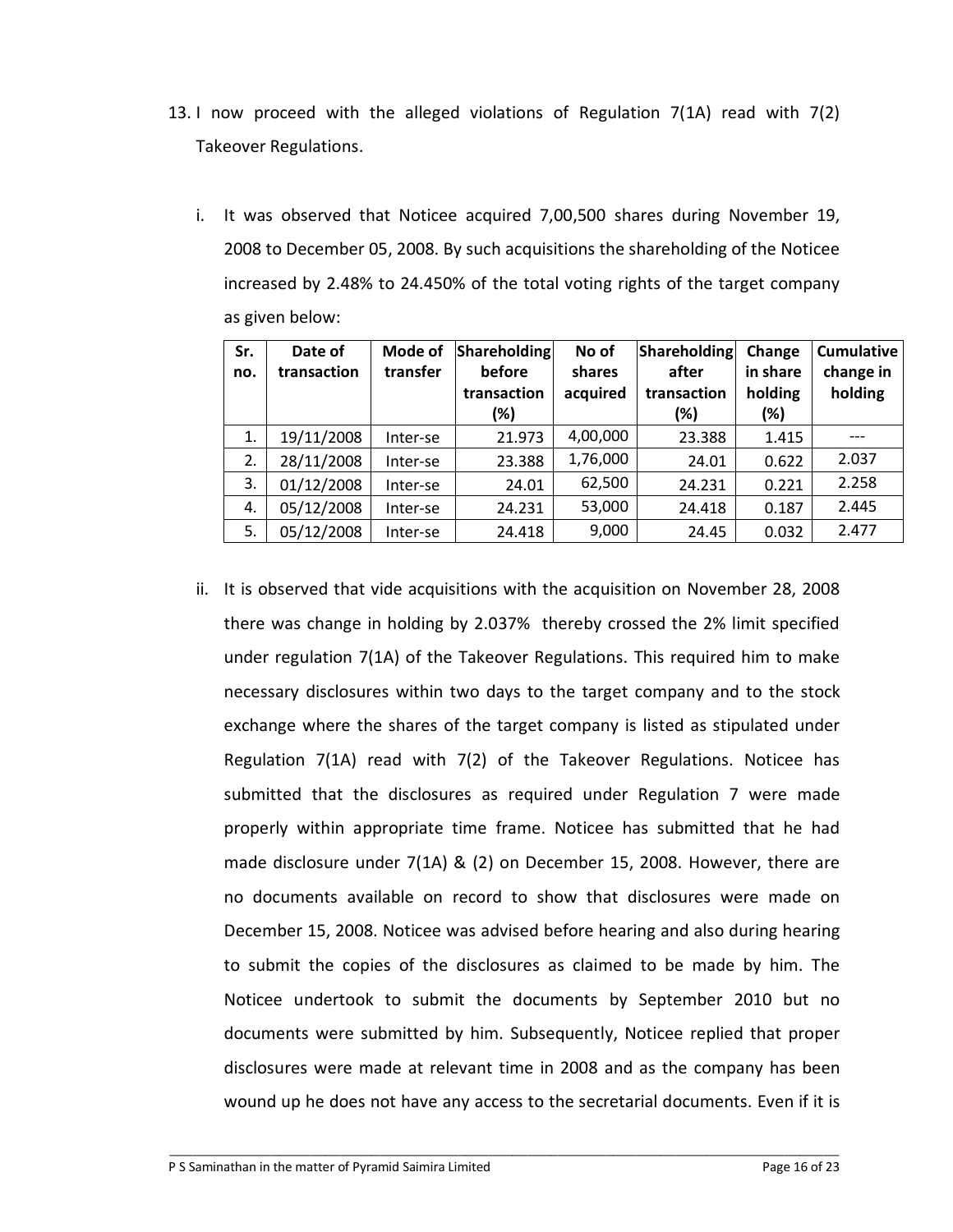considered that the Noticee made the disclosure on December 15, 2008 for the transactions of November 19, 2008 and November 28, 2008 when the acquisition crossed 2% of the paid up capital it cannot be ruled out that he delayed in making disclosure by 15 days.

- iii. Timely disclosure as envisaged under Regulation 7 of the Takeover Regulations is very important for achieving the object of the Regulation. The requirement of making a time bound disclosure to the stock exchanges as envisaged under the Regulations is important material information and has a bearing on the investment or disinvestment decisions of the investing public. By not making requisite disclosure on time it can be concluded Noticee has not complied with Regulation 7(1A) read with 7(2) of the Takeover Regulations and thus violated the said Regulation.
- 14. I now proceed with the alleged violations of SCRA read with Notification No. SO 184(E), dated 1-3-2000.
	- i. It was observed that Noticee acquired 3.54% of the total voting rights of the target company from V. Natarajan by way of an inter-se transfer of shares vide transactions dated April 3, 2008 and April 14, 2008. As per the report filed by the Noticee under Regulation 3(4) of the Takeover Regulations, it was observed that the parties to the transfer entered into Share Purchase Agreement (SPA) on February 13, 2008 and decided the consideration price at  $\bar{\tau}$ .449.10 whereas the actual transfer happened on April 3, 2008 and April 14, 2008. It was therefore alleged that by entering into the Share Purchase Agreement (SPA) and executing it after two month Noticee has violated Section 16 of SCRA read with Notification No. SO 184(E), dated 1-3-2000.
	- ii. Notification issued by SEBI under section 16(1) of SCRA provides that no person in the territory to which the said Act extends, shall save with the permission of the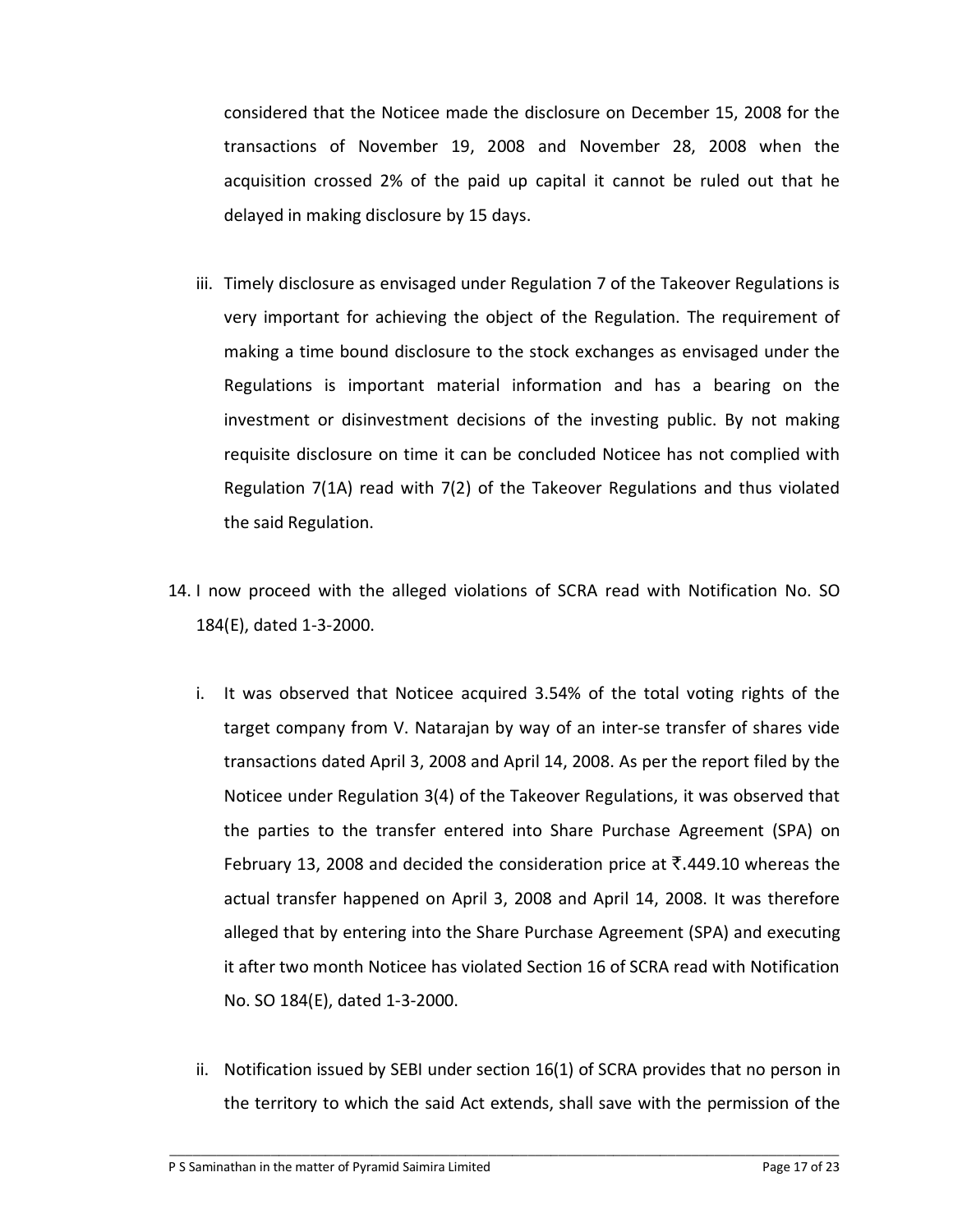Board, enter into any contract for sale or purchase of securities other than spot delivery contract or contract for cash or hand delivery or special delivery or contracts in derivatives as is permissible under the Act or SEBI Act and the rules and Regulations made under such acts, rules regulations and bye-laws of a recognized stock exchange.

- iii. As per SEBI Notification SO 184(E) dated March 1, 2000 no person in the territory to which SCRA extends, shall, save with the permission of SEBI, enter into any contract for *sale or purchase of securities* other than such spot delivery contract or contract for cash or hand delivery or special delivery or contract in derivatives as is permissible under the said SCRA or the SEBI Act and the rules and regulations made under such Acts and rules, regulations and bye-laws of a recognized stock exchange
- iv. As per section 2 (i) (a) of the SCRA, a contract in securities market will be completed on the actual delivery of shares and payment of consideration either on the same day or the next day of the contract. Section 2 (i) (b) of SCRA deals with transfer of securities which are in the demat mode. Section 2(i)(b) of SCRA deals only with transfer of securities and do not specify anything relating to payment of consideration for such securities. A spot contract in securities market is said to be complete only if delivery/transfer of securities and payment therefore have been executed. I am of the view that if a transaction in securities has been executed through the depository system, the same has to satisfy the provisions of section 2(i)(b) – for transfer of securities and section 2(i)(a) for payment therefore. In other words, the provisions of section  $2(i)(a)$  and section  $2(i)(b)$  have to be read in conjunction and not in isolation to arrive at a meaningful conclusion.
- v. In the instant case I observe that the SPA was entered into on February 13, 2008 and the price was specified in the agreement but actual delivery of shares was made after two months i.e. on April 3, 2008 and April 14, 2008. Takeover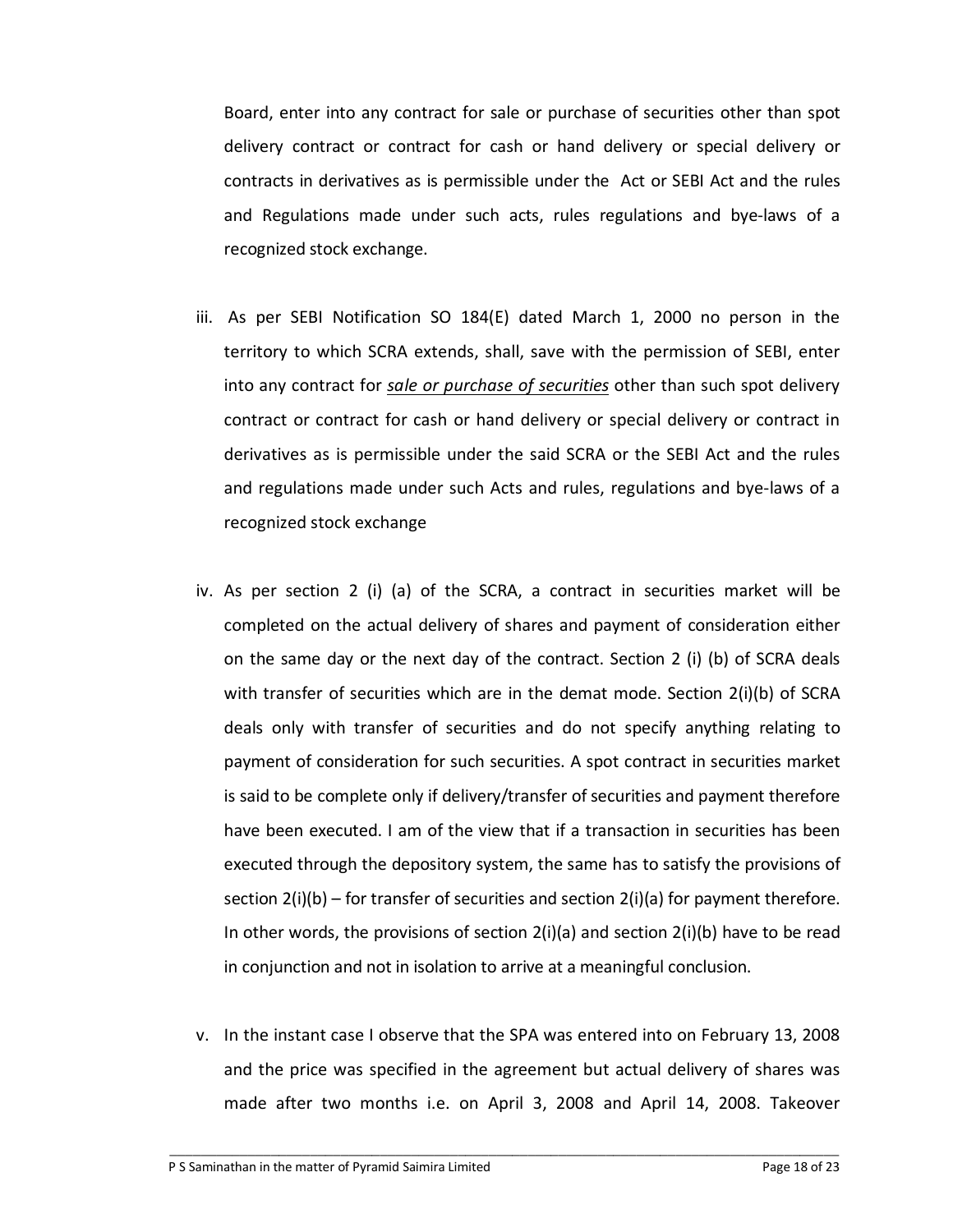Regulation specially recognize SPAs and the acquisition cannot be completed unless the acquirer complies with his obligations mandated by Takeover Regulations. The information available before me is only the date of the agreement and the consideration for acquisition. There is no specific information available before me or nor is the copy of the share purchase agreement available to me to ascertain whether the SPA specified the price, quantity of shares to be transferred and the actual time of delivery of shares and the payment of consideration. The document was not provided by the Noticee, nor was the same provided by the investigation department to as it had not been procured at the time of filing of the report by the Noticee with SEBI. In absence of specific details/documents as stated above it would not be possible to establish whether the transactions were done on spot delivery or not and hence whether there was any violation of Section 16 of SCRA read with Notification No. SO 184(E), dated 1- 3-2000. Hence I am inclined to give benefit of doubt to the Noticee. In view of the same the above charge against the Noticee is not established.

- 15. Noticee has submitted that the target company has been wound-up and the company has been taken over by Provisional Liquidator appointed by Hon'ble High Court, Chennai, and the winding-up is legally effective from May, 2009. I note that the violations committed by the Noticee is non compliance of Regulation 7(1A), 10 and 11(1) of the Takeover Regulations which require him to make public announcement open offer and acquire further 20% shares of the target company. The plea of the Noticee that the target company has been wound up and undergoing liquidation proceedings does not absolve him from the violation committed by him as stated above.
- 16. In view of the above I hold that the Noticee violated the provisions of Regulation 7(1A) read with 7(2), 10, 11(1) of the Takeover Regulations.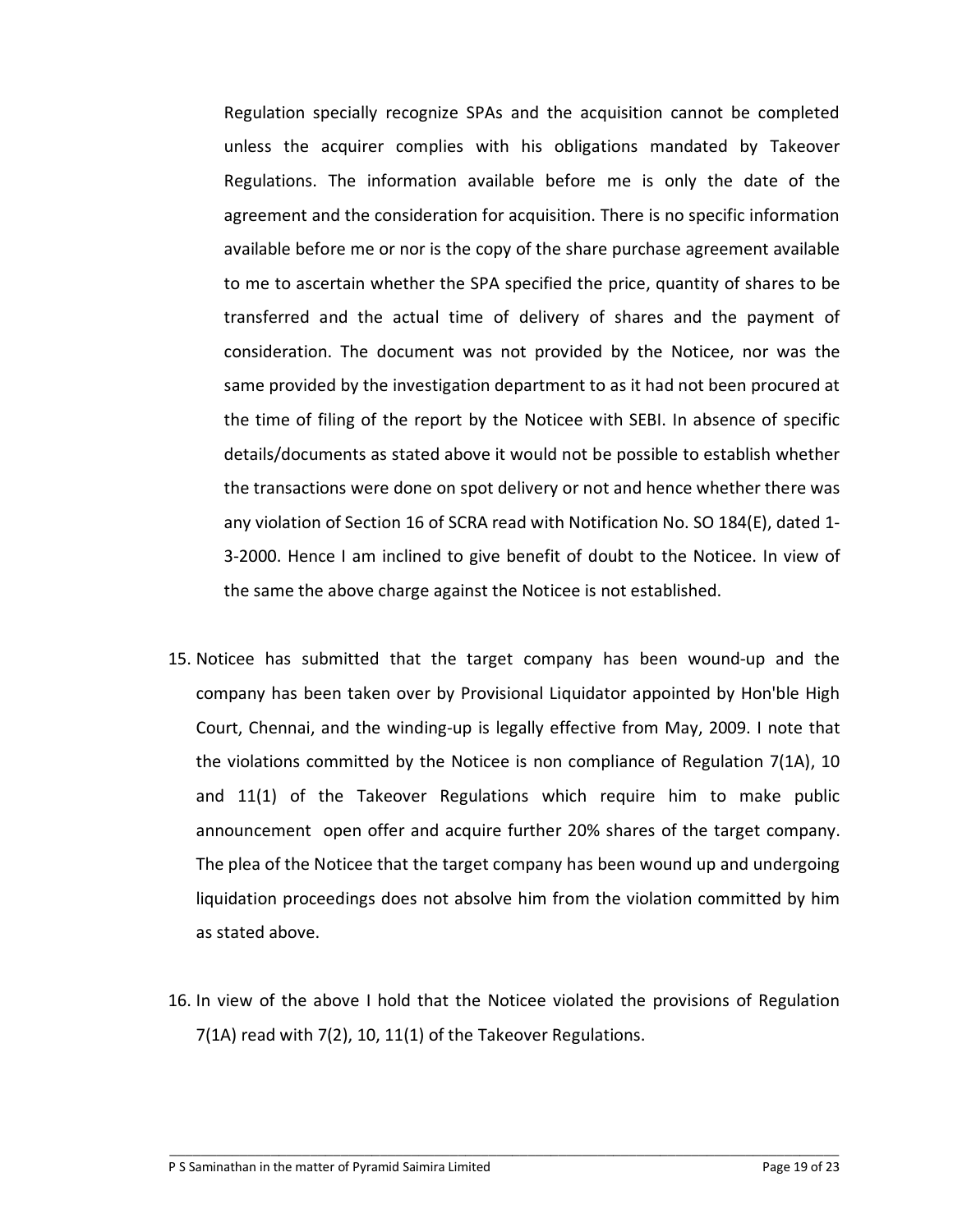- 17. The next issue for consideration as to whether the failure on the part of the Noticee to comply with the provisions of Regulation  $7(1A)$  read with  $7(2)$ , 10, 11(1) of the Takeover Regulations attracts monetary penalty under Section 15A (b), 15H of SEBI Act and if so what would be the monetary penalty that can be imposed on the Noticee.
- 18. The object of the Takeover Regulation mandating disclosure of acquisitions beyond certain quantity is to give equal treatment and opportunity to all shareholders and protect their interests. To translate this objective into reality, measures have been taken by SEBI to bring about transparency in the transactions and it is for this purpose that dissemination of such information is required. In this regard I would like to rely upon the findings of Hon'ble SAT in the matter of *Milan Mahendra Securities Pvt. Ltd Vs. SEBI* (Appeal No. 66 of 2003 and Order dated November 15, 2006) regarding the importance of disclosure in which SAT has observed that:

*"the purpose of these disclosures is to bring about transparency in the transactions and assist Regulator to effectively monitor the transactions in the market".* 

Failure to make disclosure within the stipulated time period provided in the regulation cannot be considered as trivial or of no consequence to be overlooked. After taking all the facts into consideration, it is established that the Noticee has violated the provisions of Regulation 7(1A) read with 7(2) of the Takeover Regulations. Noticee was also required to make public announcement to an open offer which he has failed to make as required under Regulation 10, 11(1) of the Takeover Regulations. Hence, I am convinced that it is a fit case to impose monetary penalty under Section 15A(b) and 15H of SEBI Act, which reads as under:

# *15A(b). Penalty for failure to furnish information, return, etc.-*

*To file any return or furnish any information, books or other documents within the time specified therefor in the regulations, fails to file return or furnish the same within the time specified therefor in the regulations, he shall be liable to a penalty of*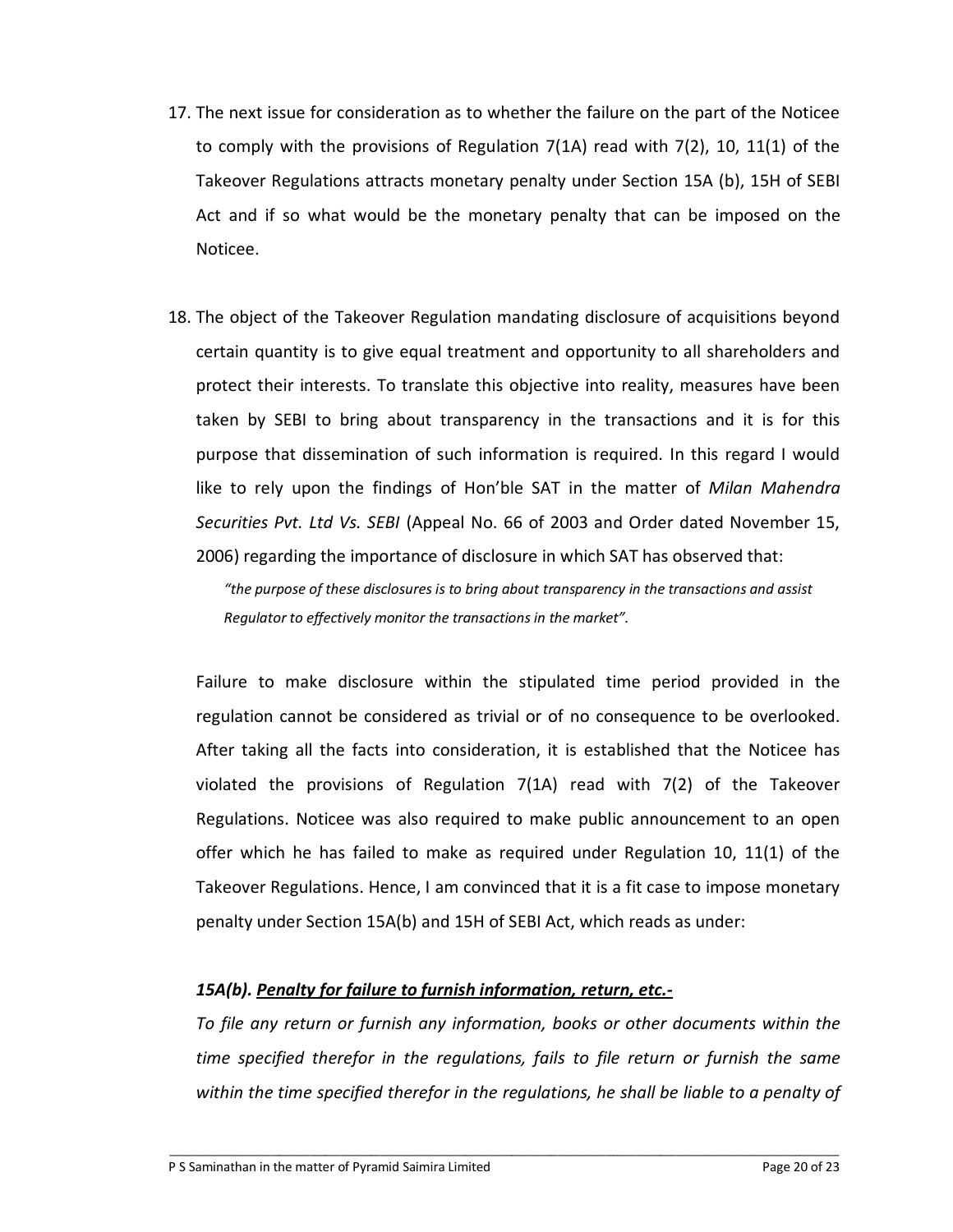*one lakh rupees for each day during which such failure continues or one crore rupees, whichever is less.* 

## *15H. Penalty for non-disclosure of acquisition of shares and take-overs:*

*If any person, who is required under this Act or any rules or regulations made thereunder, fails to,-* 

- *(i) disclose the aggregate of his shareholding in the body corporate before he acquires any shares of that body corporate; or*
- *(ii) make a public announcement to acquire shares at a minimum price;*
- *(iii) make a public offer by sending letter of offer to the shareholders of the concerned company; or*
- *(iv) make payment of consideration to the shareholders who sold their shares pursuant to letter of offer.*

*he shall be liable to a penalty twenty-five crore rupees or three times the amount of profits made out of such failure, whichever is higher.* 

19. While determining the quantum of penalty under sections 15A(b) and 15HA of SEBI Act, it is important to consider the factors stipulated in section 15J of SEBI Act which reads as under:-

# *Factors to be taken into account by the adjudicating officer*

*While adjudging quantum of penalty the adjudicating officer shall have due regard to the following factors, namely:-* 

- *(a) the amount of disproportionate gain or unfair advantage, wherever quantifiable, made as a result of the default;*
- *(b) the amount of loss caused to an investor or group of investors as a result of the default;*
- *(c) the repetitive nature of the default.*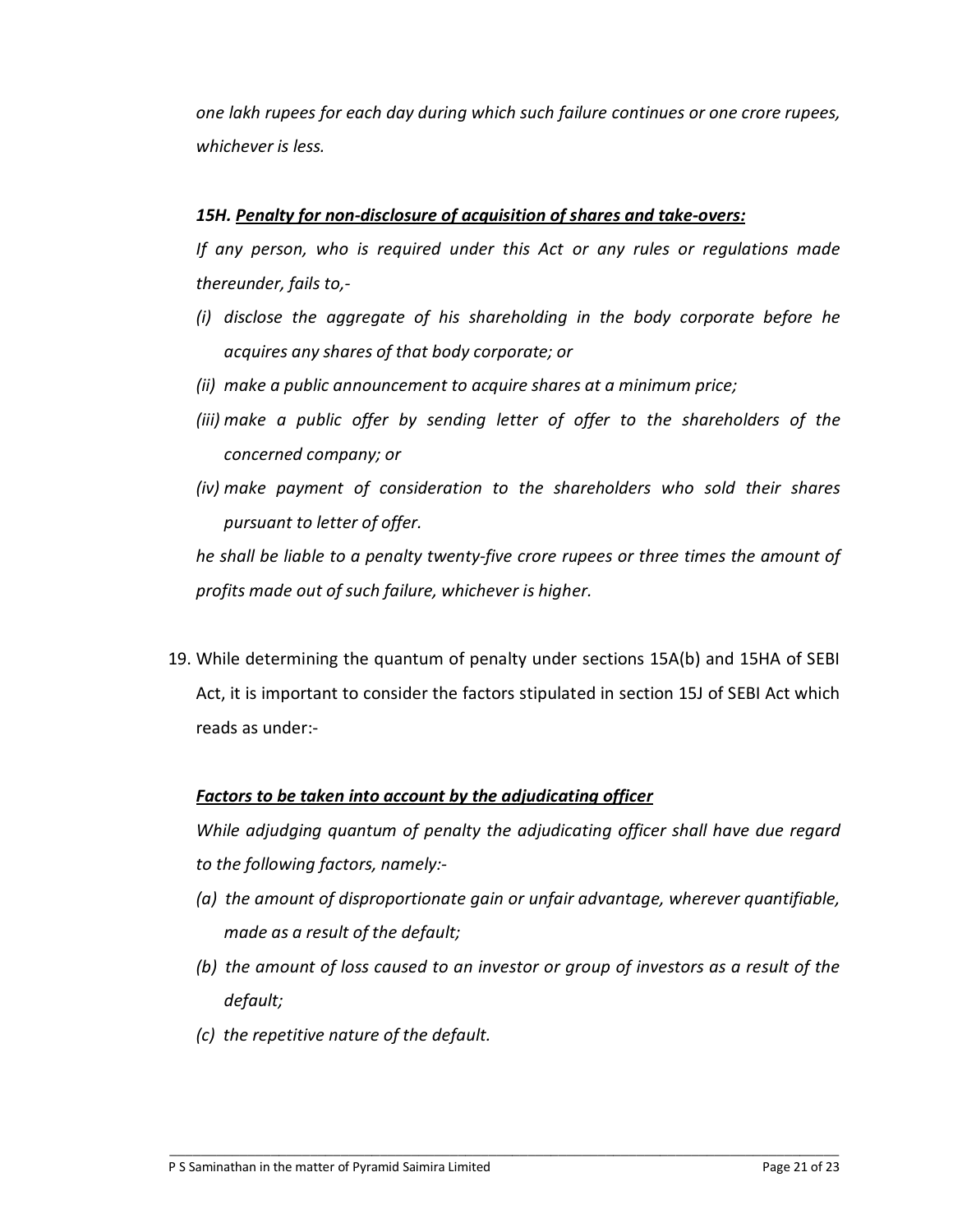- 20. In view of the charges as established, and the facts and circumstances of the case, and the various judgments referred to and mentioned hereinabove, the quantum of penalty would depend on the seriousness of the violation. The Takeover Regulation have been framed in order to bring about the transparency in the market and timely disclosure to the investors. Correct and timely disclosures are an essential part of the proper functioning of the securities market and by failure to do so results in preventing investors from taking well-informed decisions. The Noticee, had responsibility in ensuring the compliance of disclosure norms. The timely disclosure was of importance from the point of view of outside shareholders/other investors as such disclosure would have prompted them to buy or sell shares of the target company. By virtue of the failure on the part of the Noticee to make the necessary disclosure, the fact remains that the shareholders/investors were deprived of the information. Under these circumstances, the compliance with the disclosure requirements under the Takeover Regulations assumes significance and the Noticee's failure to do so needs to be viewed seriously and an appropriate view is being taken with regard to imposition of monetary penalty in the matter.
- 21. In the instant case, it is noted that no quantifiable figures are available to assess the disproportionate gain or unfair advantage made as a result of such default by the Noticee. Further from the material available on record, it may not be possible to ascertain the exact monetary loss to the investors on account of default by the Noticee.
- 22. While it has been concluded hereinabove that Noticee has violated the provisions of Regulation 10 and 11(1) of the Takeover Regulations, the consequences thereon for such violation ought to follow. However, in this instant case, the target company, that is, Pyramid Saimira Theatre Limited, is under liquidation and official liquidator had been appointed. Given these peculiar circumstances, the issue is being considered a fit case of imposing a monetary penalty.